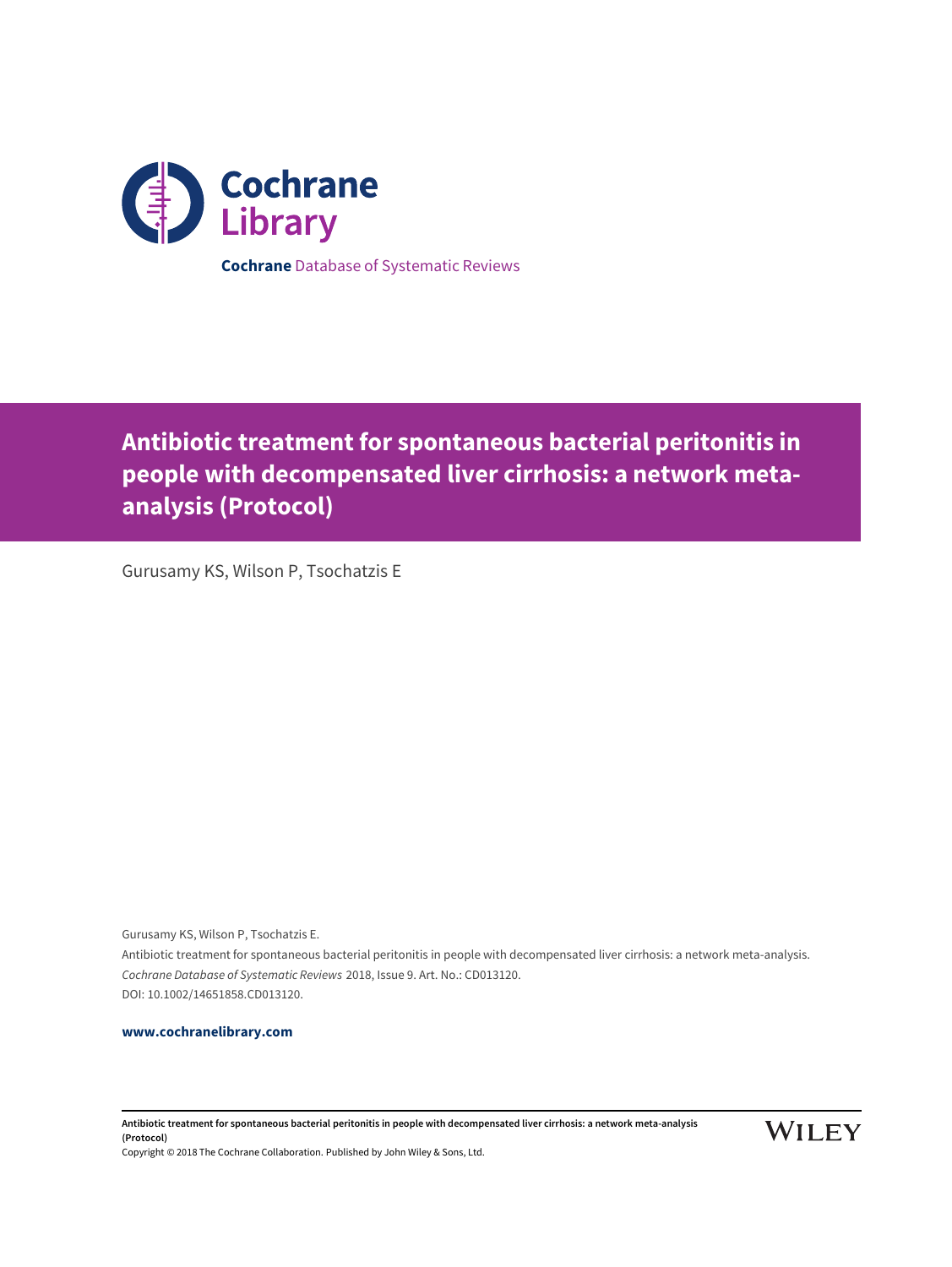# **TABLE OF CONTENTS**

|                                                                                                                | 3                       |
|----------------------------------------------------------------------------------------------------------------|-------------------------|
|                                                                                                                | $\overline{\mathbf{3}}$ |
|                                                                                                                | $\Omega$                |
|                                                                                                                | 10                      |
|                                                                                                                | 14                      |
| CONTRIBUTIONS OF AUTHORS (et al., et al., et al., et al., et al., et al., et al., et al., et al., et al., et a | 15                      |
|                                                                                                                | 16                      |
|                                                                                                                | 16                      |
|                                                                                                                |                         |

**Antibiotic treatment for spontaneous bacterial peritonitis in people with decompensated liver cirrhosis: a network meta-analysis i (Protocol)**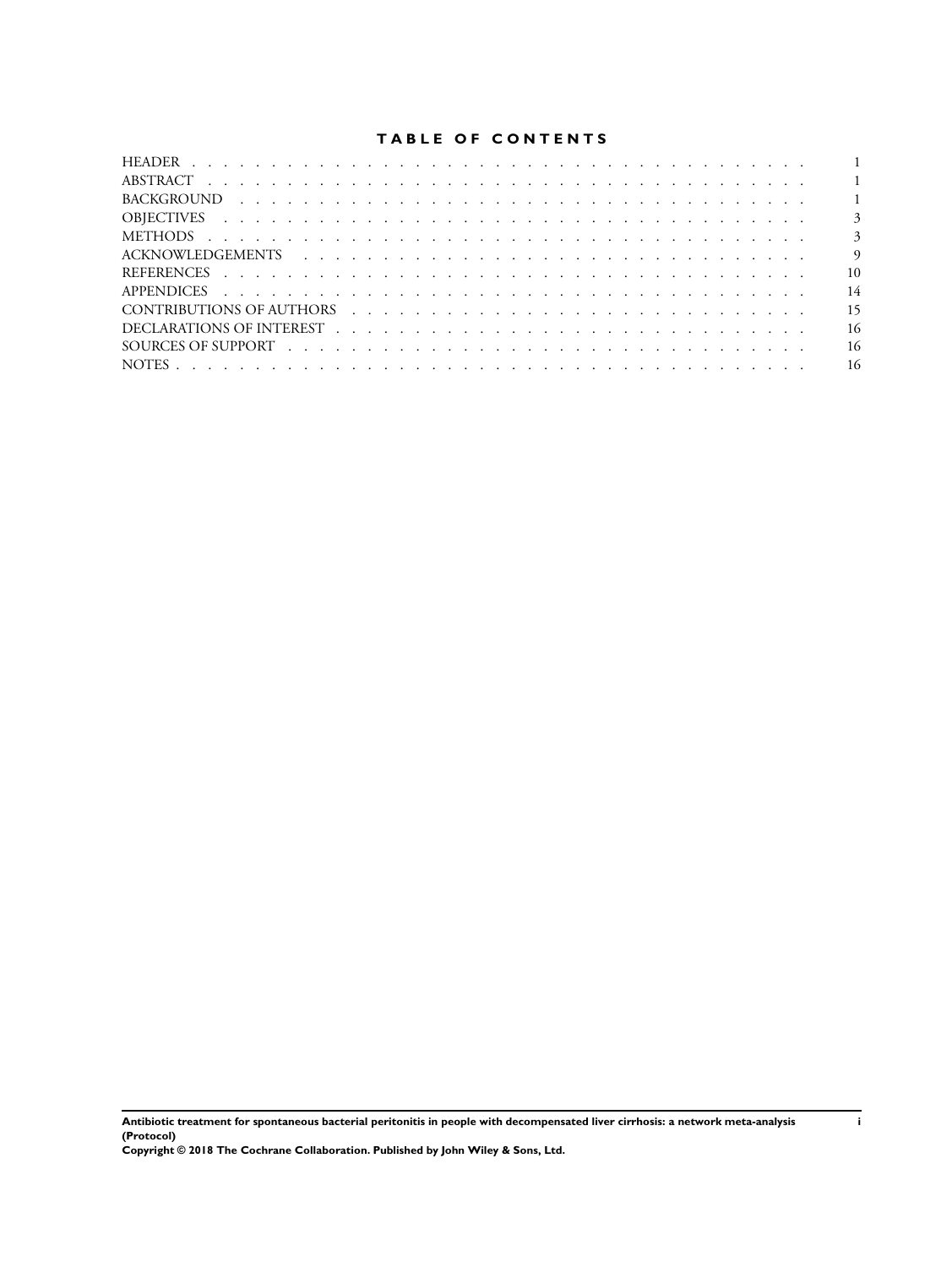<span id="page-2-0"></span>**[Intervention Protocol]**

# **Antibiotic treatment for spontaneous bacterial peritonitis in people with decompensated liver cirrhosis: a network metaanalysis**

Kurinchi Selvan Gurusamy $^{\rm l}$ , Peter Wilson $^{\rm 2}$ , Emmanuel Tsochatzis $^{\rm 3}$ 

<sup>1</sup>Department of Surgery, Royal Free Campus, UCL Medical School, London, UK. <sup>2</sup>Clinical Microbiology and Virology, University College London Hospitals NHS Foundation Trust, London, UK. <sup>3</sup>Sheila Sherlock Liver Centre, Royal Free Hospital and the UCL Institute of Liver and Digestive Health, London, UK

Contact address: Kurinchi Selvan Gurusamy, Department of Surgery, Royal Free Campus, UCL Medical School, Royal Free Hospital, Rowland Hill Street, London, NW3 2PF, UK. [k.gurusamy@ucl.ac.uk.](mailto:k.gurusamy@ucl.ac.uk)

**Editorial group:** Cochrane Hepato-Biliary Group. **Publication status and date:** New, published in Issue 9, 2018.

**Citation:** Gurusamy KS, Wilson P, Tsochatzis E. Antibiotic treatment for spontaneous bacterial peritonitis in people with decompensated liver cirrhosis: a network meta-analysis. *Cochrane Database of Systematic Reviews* 2018, Issue 9. Art. No.: CD013120. DOI: 10.1002/14651858.CD013120.

Copyright © 2018 The Cochrane Collaboration. Published by John Wiley & Sons, Ltd.

### **A B S T R A C T**

This is a protocol for a Cochrane Review (Intervention). The objectives are as follows:

To compare the benefits and harms of different antibiotic treatments for spontaneous bacterial peritonitis in people with decompensated liver cirrhosis.

# **B A C K G R O U N D**

### **Description of the condition**

### **Liver cirrhosis**

The liver is a complex organ with multiple functions including carbohydrate metabolism, fat metabolism, protein metabolism, drug metabolism, synthetic functions, storage functions, digestive functions, excretory functions, and immunological functions [\(Read 1972\)](#page-11-0). Liver cirrhosis is a liver disease in which the normal microcirculation, the gross vascular anatomy, and the hepatic architecture have been variably destroyed and altered, with fibrous

septa surrounding regenerated or regenerating parenchymal nodules [\(Tsochatzis 2014;](#page-11-0) [NCBI 2018a\)](#page-11-0). The major causes of liver cirrhosis include excessive alcohol consumption, viral hepatitis, non-alcohol related fatty liver disease, autoimmune liver disease, and metabolic liver disease ([Williams 2014](#page-11-0); [Ratib 2015](#page-11-0); [Setiawan](#page-11-0) [2016](#page-11-0)). The global prevalence of liver cirrhosis is difficult to estimate as most estimates correspond to chronic liver disease (which includes liver fibrosis and liver cirrhosis). In studies from the US, the prevalence of chronic liver disease varies between 0.3% and 2.1% [\(Scaglione 2015](#page-11-0); [Setiawan 2016](#page-11-0)); in UK, the prevalence was 0.1% in one study ([Fleming 2008](#page-11-0)). In 2010, liver cirrhosis caused an estimated 2% of all global deaths, equivalent to one million deaths ([Mokdad 2014](#page-11-0)). There is an increasing trend of cirrhosisrelated deaths in some countries, like the UK, while there is a decreasing trend in other countries, for example France ([Mokdad](#page-11-0)

**Antibiotic treatment for spontaneous bacterial peritonitis in people with decompensated liver cirrhosis: a network meta-analysis 1 (Protocol)**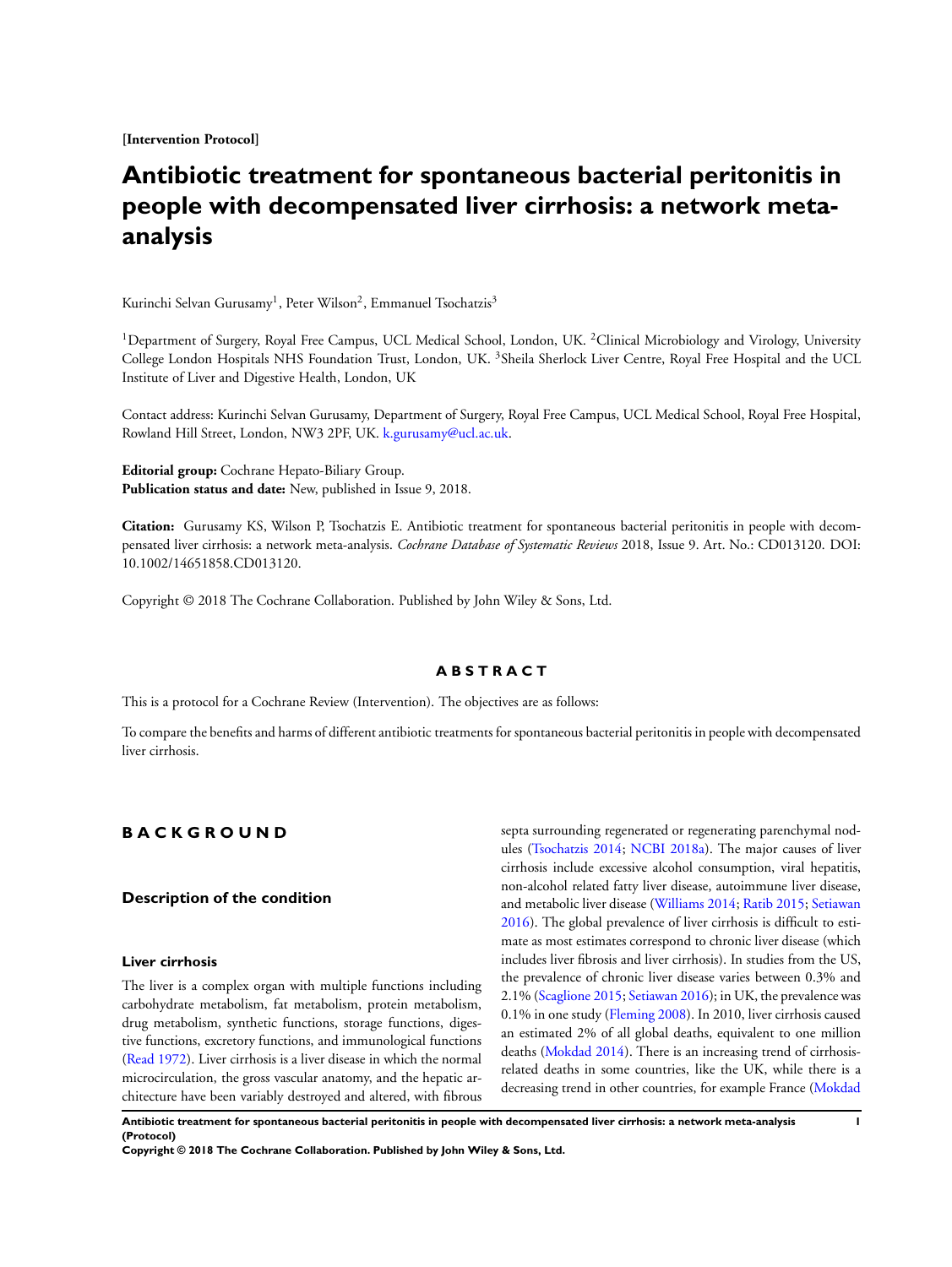[2014](#page-11-0); [Williams 2014](#page-11-0)). The major cause of complications and deaths in people with liver cirrhosis is due to the development of clinically significant portal hypertension (hepatic venous pressure gradient at least 10 mmHg) [\(de Franchis 2015](#page-11-0)). Some of the clinical features of decompensation include jaundice, coagulopathy, ascites, variceal bleeding, hepatic encephalopathy, and renal failure [\(de Franchis 2015](#page-11-0); [McPherson 2016;](#page-11-0) [EASL 2018\)](#page-11-0). Decompensated cirrhosis is the most common indication for liver transplantation ([Merion 2010](#page-11-0); [Adam 2012\)](#page-11-0).

### **Spontaneous bacterial peritonitis**

Ascites is accumulation of free fluid in the abdomen (peritoneal cavity) [\(NCBI 2018b\)](#page-11-0), and is a feature of liver decompensation ( [Tsochatzis 2017](#page-11-0); [EASL 2018\)](#page-11-0). Approximately 20% of people with cirrhosis have ascites [\(D'Amico 2014](#page-11-0)). Approximately 1% to 4% of people with cirrhosis develop ascites each year ([D'Amico 2006;](#page-11-0) [D'Amico 2014](#page-11-0)). Ascites is the first sign of liver decompensation in about a third of people with compensated liver cirrhosis [\(D'Amico](#page-11-0) [2014](#page-11-0)). When the ascitic fluid is infected with bacteria, it is called spontaneous bacterial peritonitis. Because of the poor sensitivity of ascitic fluid culture, spontaneous bacterial peritonitis is diagnosed by a polymorphonuclear (PMN) leukocyte count of more than 250 per mm<sup>3</sup> in the ascitic fluid (<u>[Rimola 2000](#page-11-0); EASL 2018</u>). In the presence of haemorrhagic ascites (ascites with red cell count (RBC) of more than 10,000 per mm<sup>3</sup>), one PMN should be subtracted for every RBC 250 to account for the presence of blood in the ascitic fluid ([Rimola 2000](#page-11-0)). Spontaneous bacterial peritonitis may or may not be symptomatic with symptoms of peritonitis such as abdominal pain and systemic infection such as fever and chills, and hypotension [\(Rimola 2000](#page-11-0); [Nousbaum 2007](#page-11-0); [EASL 2010](#page-11-0)). The overall incidence and prevalence of spontaneous bacterial peritonitis in people with cirrhosis is difficult to estimate. Approximately 2.5% of all hospitalisations in people with cirrhosis are for spontaneous bacterial peritonitis ([Devani 2017](#page-11-0)). The prevalence of spontaneous bacterial peritonitis in cirrhotic patients with ascites undergoing paracentesis varies from 0.5% to 8.7% [\(Nousbaum 2007;](#page-11-0) [Castellote 2008](#page-11-0); [Khan 2009](#page-11-0); [Cadranel 2013](#page-11-0)). The incidence of spontaneous bacterial peritonitis in people with decompensated liver cirrhosis is about 20% over a period of one to 12 months [\(Saab 2009\)](#page-11-0).

The short-term mortality (that is, death within 30 days of diagnosis or death in hospital) after spontaneous bacterial peritonitis is about 15% to 40% [\(Khan 2009](#page-11-0); [Tandon 2011](#page-11-0); [Devani 2017](#page-11-0)). In addition, spontaneous bacterial peritonitis is associated with significant resource utilisation: a study conducted in the US showed that the average length of hospital stay was approximately six days and the average hospital costs per patient were approximately USD 17,000 [\(Devani 2017](#page-11-0)).

#### **Pathophysiology of spontaneous bacterial peritonitis**

Increased bacterial translocation (gut bacteria or bacterial products migrating outside the intestinal lumen) and decreased local and systemic immune responses in cirrhotic patients are believed to be the cause of spontaneous bacterial peritonitis ([Bernardi 2010](#page-11-0)).

### **Description of the intervention**

Antibiotics in addition to supportive treatment (fluid and electrolyte balance, treatment of shock) form the mainstay treatment of spontaneous bacterial peritonitis. There are various classes of antibiotics available for the treatment of spontaneous bacterial peritonitis. If bacteria can be cultured from the ascitic fluid, antibiotic therapy can be based on the susceptibility of the bacteria to different antibiotics [\(EASL 2010;](#page-11-0) [Runyon 2013](#page-11-0); [EASL 2018](#page-11-0)); however, bacteria can be cultured only in 40% to 60% of people with spontaneous bacterial peritonitis [\(Rimola 2000;](#page-11-0) [EASL 2010](#page-11-0)). Therefore, empirical antibiotic treatment is used in the majority of people with spontaneous bacterial peritonitis [\(EASL 2010;](#page-11-0) [Runyon 2013](#page-11-0); [EASL 2018\)](#page-11-0). The major classes of empirical antibiotics used in the treatment of spontaneous bacterial peritonitis include third generation cephalosporins such as cefotaxime, and - less commonly - penicillins such as amoxicillin/clavulanic acid, and fluoroquinolones such as ciprofloxacin (in people who have not taken fluoroquinolones for prophylaxis) ([EASL 2010](#page-11-0); [Runyon](#page-11-0) [2013](#page-11-0); [EASL 2018](#page-11-0)).

### **How the intervention might work**

Different antibiotic classes have different mechanisms of action. Penicillins and cephalosporins inhibit bacterial cell wall synthesis [\(Yocum 1980](#page-11-0); [Yotsuji 1988](#page-11-0)). Fluoroquinolones are type II topoisomerase inhibitors: type II topoisomerases at appropriate levels are required for normal cellular processes, and altering their levels leads to bacterial cell death [\(Aldred 2014](#page-11-0)).

### **Why it is important to do this review**

Spontaneous bacterial peritonitis is associated with significant short-term mortality [\(Khan 2009](#page-11-0); [Tandon 2011;](#page-11-0) [Devani 2017](#page-11-0)). It is important to provide optimal empirical treatment to patients with spontaneous bacterial peritonitis waiting for the results of ascitic fluid culture and sensitivity (susceptibility of bacteria to the specific antibiotic) to improve their survival. Furthermore, bacteria can be cultured only in 40% to 60% of people with spontaneous bacterial peritonitis ([Rimola 2000;](#page-11-0) [EASL 2010](#page-11-0)). Several different antibiotic treatments are available; however their relative efficacy and optimal combination are not known. There has been one Cochrane Review on the role of antibiotics in cirrhotic patients with spontaneous bacterial peritonitis [\(Chavez-Tapia 2009](#page-11-0)); however, there have been no previous network meta-analyses on

**Antibiotic treatment for spontaneous bacterial peritonitis in people with decompensated liver cirrhosis: a network meta-analysis 2 (Protocol)**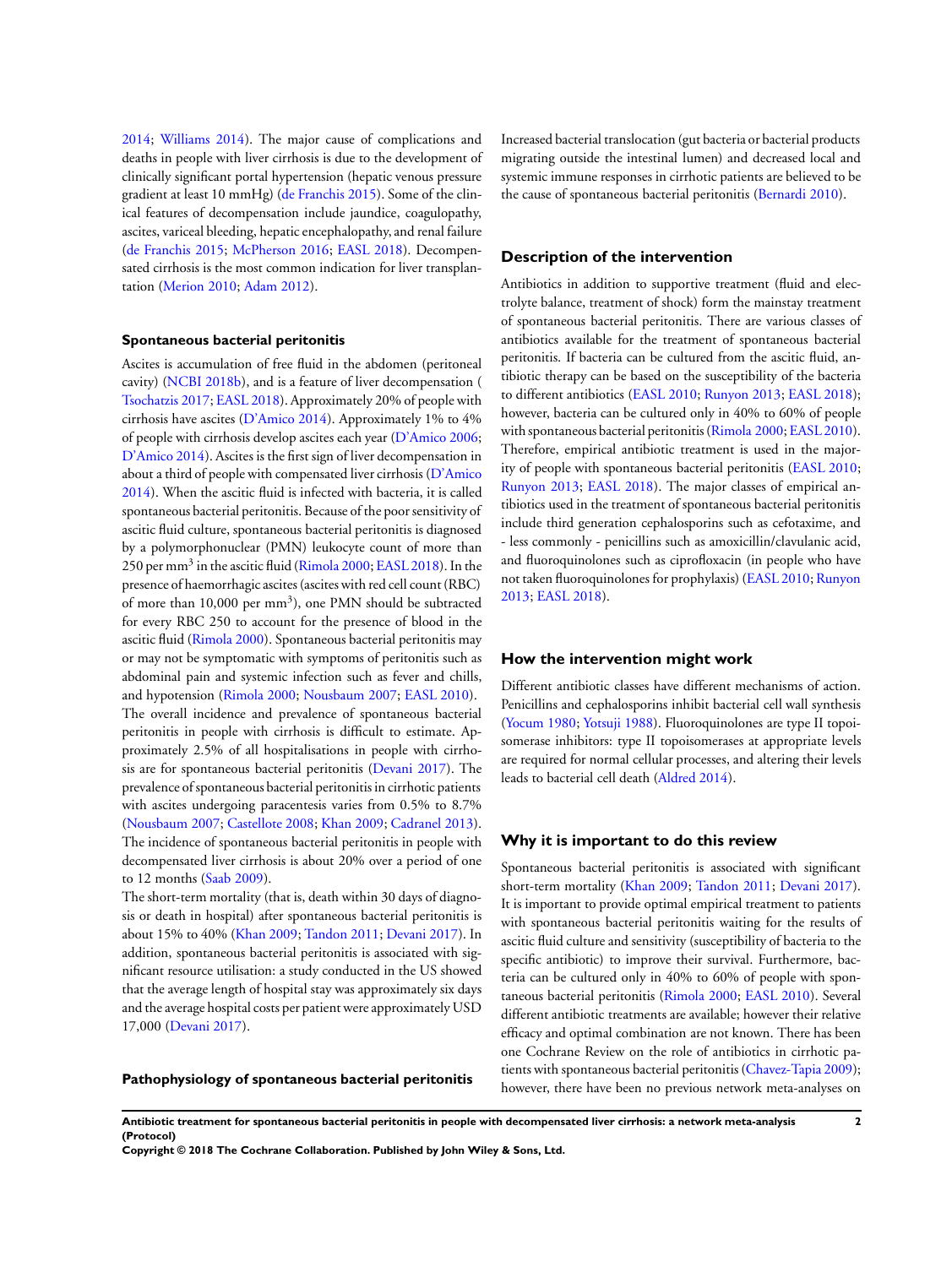the topic. Network meta-analysis allows for a combination of direct and indirect evidence and the ranking of different interventions for different outcomes ([Salanti 2011](#page-11-0); [Salanti 2012\)](#page-11-0). With this systematic review and network meta-analysis, we aim to provide the best level of evidence for the benefits and harms of different antibiotic treatments for spontaneous bacterial peritonitis in people with decompensated liver cirrhosis. If it is not possible to perform this review using network meta-analysis methods, we will instead use standard Cochrane methods to perform head-tohead comparison meta-analysis whenever possible. We will also present results from direct comparisons whenever possible, even if we perform the network meta-analysis.

# **O B J E C T I V E S**

To compare the benefits and harms of different antibiotic treatments for spontaneous bacterial peritonitis in people with decompensated liver cirrhosis.

# **M E T H O D S**

### **Criteria for considering studies for this review**

### **Types of studies**

We will consider only randomised clinical trials for this network meta-analysis, irrespective of language, publication status, or date of publication. We will exclude studies with a quasi-randomised design or non-randomised design because of the risk of bias in such studies. Inclusion of indirect observational evidence could weaken our network meta-analysis, but this could also be viewed as a strength for assessing rare adverse events. It is well established that exclusion of non-randomised studies increases the focus on potential benefits and reduces the focus on the risks of serious adverse events and those of any adverse events. However, because of the exponentially increased amount of work required for nonrandomised studies, we will register and perform a new systematic review and meta-analysis of non-randomised studies for adverse events if there is uncertainty in the balance of benefits and harms of the effective treatment(s).

### **Types of participants**

We will include randomised clinical trials with adult participants with decompensated liver cirrhosis, who are undergoing treatment for spontaneous bacterial peritonitis. We will exclude randomised clinical trials in which participants have previously undergone liver transplantation, have spontaneous bacterial peritonitis due to

other causes, or have secondary peritonitis (i.e. peritonitis due to hollow-viscus perforation or inflammation of other intra-abdominal organs such as appendicitis or pancreatitis).

#### **Types of interventions**

We will include any of the following different antibiotic interventions for comparison with one another, either alone or in combination.

- Penicillins
- Cephalosporins
- Quinolones
- Other classes of antibiotics

We will not include trials evaluating interventions targeted at fluid and electrolyte balance or the treatment of shock. However, we will include trials in which such cointerventions are administered equally in both arms.

The above list is not exhaustive. If we identify classes of antibiotics which we were unaware of, we will consider the eligibility of the treatments for inclusion. We will report the findings for these interventions in the 'Results' and 'Discussion' sections of the review. We will evaluate the plausibility of transitivity assumption (the assumption that participants included in the different trials with different treatments for spontaneous bacterial peritonitis can be considered to be a part of a multi-arm randomised clinical trial and could potentially have been randomised to any of the interventions) [\(Salanti 2012\)](#page-11-0), by looking at the inclusion and exclusion criteria in the studies. In other words, any participant that meets the inclusion criteria is, in principle, equally likely to be randomised to any of the above eligible interventions. This necessitates that information on potential effect-modifiers such as the presence of other features of decompensation (hepatorenal syndrome, hepatic encephalopathy, or variceal bleeding) are the same across trials. If there is any concern about the transitivity assumption, we will perform separate meta-analysis for people with cirrhotic spontaneous bacterial peritonitis and hepatorenal syndrome, hepatic encephalopathy, or variceal bleeding.

### **Types of outcome measures**

#### **Primary outcomes**

- All-cause mortality at maximal follow-up (time to death)
- Health-related quality of life using a validated scale such as the EQ-5D or 36-Item Short Form Health Survey (SF-36)

[\(EuroQol 2018](#page-11-0); [Optum 2018\)](#page-11-0), at maximal follow-up • Serious adverse events (during or within six months after cessation of intervention). We define a serious adverse event as any event that would increase mortality; is life-threatening; requires hospitalisation; results in persistent or significant

disability; is a congenital anomaly/birth defect; or any important

**Antibiotic treatment for spontaneous bacterial peritonitis in people with decompensated liver cirrhosis: a network meta-analysis 3 (Protocol)**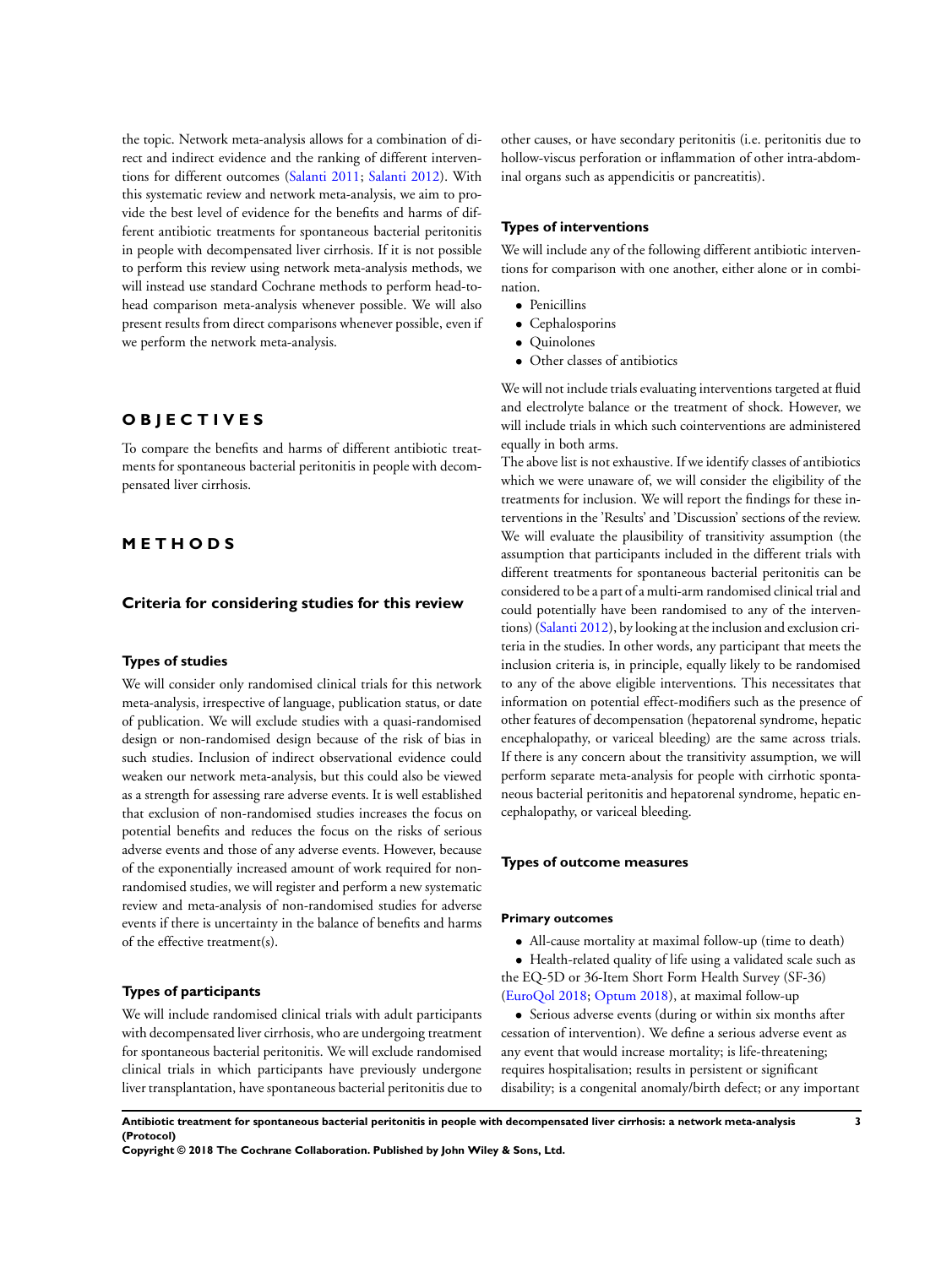medical event that might jeopardise the person or require intervention to prevent it ([ICH-GCP 1997\)](#page-11-0). However, we will use the definitions used by study authors for serious adverse events.

◦ Proportion of participants with one or more serious adverse event

◦ Number of serious adverse events per participant

### **Secondary outcomes**

• Any adverse events (during or within six months after cessation of intervention): we define an adverse event as any untoward medical occurrence not necessarily having a causal relationship with the intervention but resulting in a dose reduction or discontinuation of intervention (any time after commencement of the intervention) [\(ICH-GCP 1997](#page-11-0)). However, we will use the definition used by study authors for adverse events.

◦ Proportion of participants with one or more adverse event

◦ Number of any adverse events per participant

• Time to liver transplantation (maximal follow-up)

• Time to resolution of spontaneous bacterial peritonitis (however defined by study authors at maximal follow-up)

◦ Symptomatic recovery

◦ Recovery according to definitions used for

spontaneous bacterial peritonitis

• Time to other features of decompensation (maximal followup)

#### **Exploratory outcomes**

• Length of hospital stay (all hospital admissions until maximal follow-up)

• Number of days of lost work (in people who work) (maximal follow-up)

• Treatment costs (including the cost of the treatment and any resulting complications)

We have chosen outcomes based on their importance to patients in a survey related to research priorities for people with liver diseases [\(Gurusamy 2018\)](#page-11-0), based on feedback of the patient and public representative of this project, and based on an online survey about the outcomes promoted through Cochrane Consumer Network.

# **Search methods for identification of studies**

#### **Electronic searches**

We will search the Cochrane Central Register of Controlled Trials (CENTRAL) in the Cochrane Library, MEDLINE Ovid, Embase Ovid, and Science Citation Index Expanded (Web of Science) from inception to date of search, without applying any language restrictions ([Royle 2003\)](#page-11-0). We will search for all possible comparisons formed by the interventions of interest. To identify further ongoing or completed trials, we will also search [clinicaltrials.gov,](https://clinicaltrials.gov/) and the World Health Organization International Clinical Trials Registry Platform ([apps.who.int/trialsearch/\)](http://apps.who.int/trialsearch/) which searches various trial registers, including ISRCTN and ClinicalTrials.gov. We will also search the European Medical Agency ( EMA) ( [www.ema.europa.eu/ema/\)](http://www.ema.europa.eu/ema/) and US Food and Drug Administration ( FDA) ( [www.fda.gov](http://www.fda.gov)) registries for randomised clinical trials. The provisional search strategies are provided in [Appendix 1](#page-15-0).

### **Searching other resources**

We will search the references of the identified trials and the existing Cochrane Review on antibiotic treatments in liver cirrhosis to identify additional trials for inclusion ([Chavez-Tapia 2009\)](#page-11-0).

### **Data collection and analysis**

### **Selection of studies**

Two review authors (KG and a research assistant) will independently identify trials for inclusion by screening the titles and abstracts, and will seek full-text articles for any references identified by at least one of the review authors for potential inclusion. We will select trials for inclusion based on the full-text articles. We will provide the list of references that we excluded and the reasons for their exclusion in the 'Characteristics of excluded studies' table. We will also list any ongoing trials identified primarily through the search of the clinical trial registers for further follow-up. We will resolve any discrepancies through discussion.

#### **Data extraction and management**

Two review authors (KG and a research assistant) will independently extract the following data in a piloted Microsoft Excel-based data extraction form (after translation of non-English articles).

• Outcome data (for each outcome and for each intervention group whenever applicable):

- number of participants randomised;
- number of participants included for the analysis;
- number of participants with events for binary

outcomes, mean and standard deviation for continuous outcomes, number of events and the mean follow-up period for count outcomes, and number of participants with events and the mean follow-up period for time-to-event outcomes;

◦ natural logarithm of hazard ratio and its standard error, if this was reported, rather than the number of participants

**Antibiotic treatment for spontaneous bacterial peritonitis in people with decompensated liver cirrhosis: a network meta-analysis 4 (Protocol)**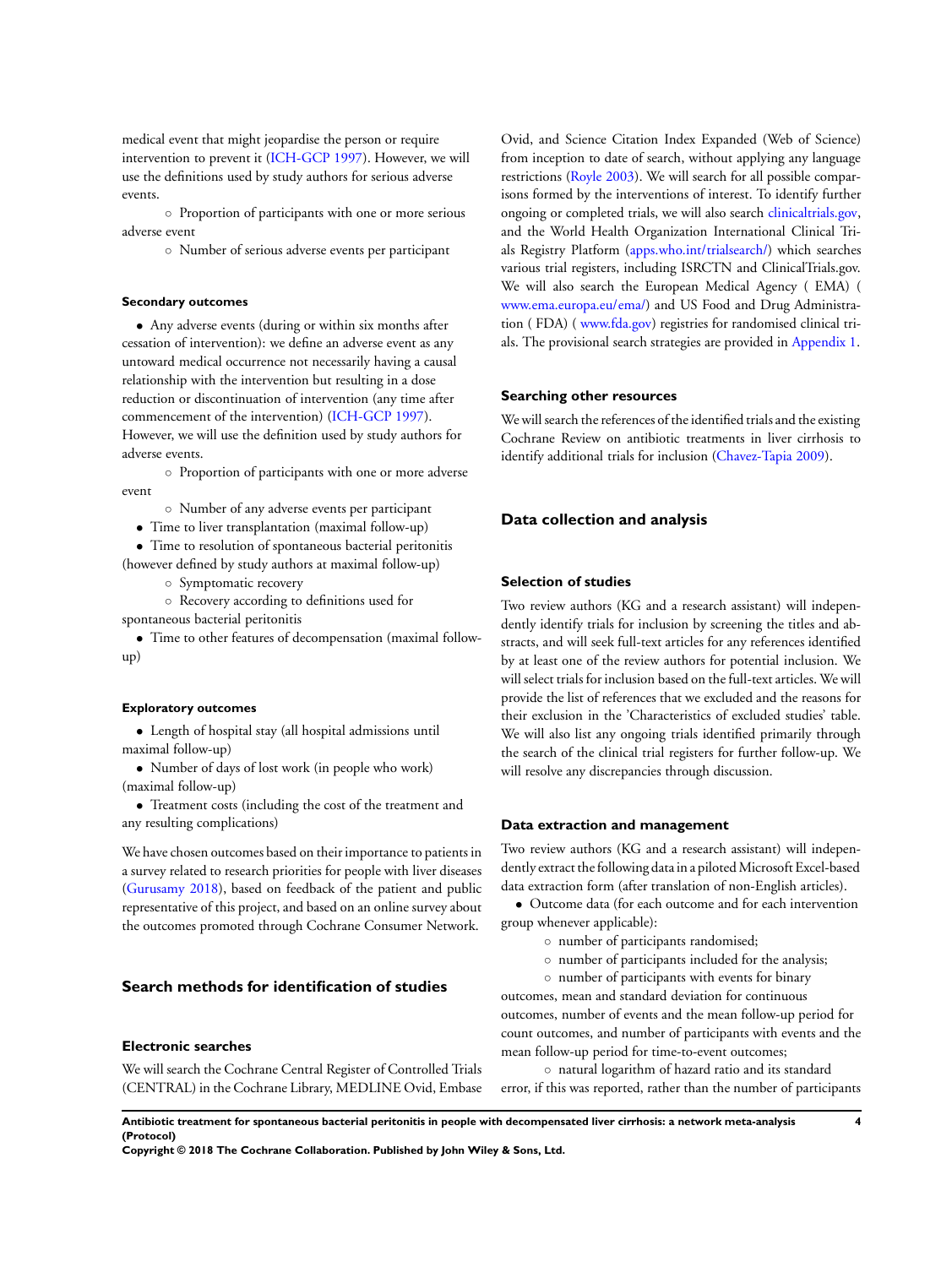with events and the mean follow-up period for time-to-event outcomes;

◦ definition of outcomes or scale used if appropriate.

• Data on potential effect modifiers:

◦ participant characteristics such as age, sex, presence of other features of decompensation (hepatorenal syndrome, hepatic encephalopathy, and variceal bleeding), the aetiology for cirrhosis, and the interval between diagnosis of spontaneous bacterial peritonitis and treatment;

◦ details of the intervention and control (including dose, frequency, and duration);

◦ length of follow-up;

◦ information related to 'Risk of bias' assessment (please see below).

- Other data:
	- year and language of publication;
	- country in which the participants were recruited;
	- year(s) in which the trial was conducted;
	- inclusion and exclusion criteria.

We will collect outcomes at maximum follow-up, but also at shortterm (up to three months) and medium-term (from three months to five years) if this is available.

We will contact the trial authors in the case of unclear or missing information. If there is any doubt as to whether trials shared the same participants, completely or partially (by identifying common authors and centres), we will attempt to contact the trial authors to clarify whether the trial report was duplicated. We will resolve any differences in opinion through discussion.

### **Assessment of risk of bias in included studies**

We will follow the guidance in the *Cochrane Handbook for Systematic Reviews of Interventions* ([Higgins 2011\)](#page-11-0) and as described in the Cochrane Hepato-Biliary Group Module ([Gluud 2018\)](#page-11-0) to assess the risk of bias in included trials. Specifically, we will assess sources of bias as defined below ([Schulz 1995](#page-11-0); [Moher 1998](#page-11-0); [Kjaergard](#page-11-0) [2001](#page-11-0); [Wood 2008;](#page-11-0) [Savovi](#page-11-0)c [2012a](#page-11-0); Savovic [2012b](#page-11-0); [Lundh 2017;](#page-11-0) [Savovi](#page-11-0): [2018\)](#page-11-0).

#### **Allocation sequence generation**

• Low risk of bias: the study authors performed sequence generation using computer random number generation or a random number table. Drawing lots, tossing a coin, shuffling cards, and throwing dice are adequate if performed by an independent person not otherwise involved in the study. In general, we will classify the risk of bias as low if the method used for allocation concealment suggested that it was extremely likely that the sequence was generated randomly (for example, use of interactive voice response system).

• Unclear risk of bias: the study authors did not specify the method of sequence generation.

• High risk of bias: the sequence generation method was not random. We will exclude such quasi-randomised studies.

### **Allocation concealment**

• Low risk of bias: the participant allocations could not have been foreseen in advance of, or during, enrolment. A central and independent randomisation unit controlled allocation. The investigators were unaware of the allocation sequence (e.g. if the allocation sequence was hidden in sequentially numbered, opaque, and sealed envelopes).

• Unclear risk of bias: the study authors did not describe the method used to conceal the allocation so that the intervention allocations may have been foreseen before, or during, enrolment.

• High risk of bias: it is likely that the investigators who assigned the participants knew the allocation sequence. We will exclude such quasi-randomised studies.

#### **Blinding of participants and personnel**

• Low risk of bias: blinding of participants and key study personnel was ensured, and it was unlikely that the blinding could have been broken; or there was rarely no blinding or incomplete blinding, but the review authors judged that the outcome was not likely to be influenced by lack of blinding.

• Unclear risk of bias: insufficient information to permit a judgement of 'low risk' or 'high risk'; or the trial did not address this outcome.

• High risk of bias: no blinding or incomplete blinding, and the outcome was likely to be influenced by lack of blinding; or blinding of key study participants and personnel was attempted, but it was likely that the blinding could have been broken, and the outcome was likely to be influenced by lack of blinding.

### **Blinded outcome assessment**

• Low risk of bias: blinding of outcome assessment was ensured, and it was unlikely that the blinding could have been broken; or rarely no blinding of outcome assessment, but the review authors judged that the outcome measurement was not likely to be influenced by lack of blinding.

• Unclear risk of bias: insufficient information to permit a judgement of 'low risk' or 'high risk'; or the trial did not address this outcome.

• High risk of bias: any of the following: no blinding of outcome assessment, and the outcome measurement was likely to be influenced by lack of blinding; or blinding of outcome assessment, but likely that the blinding could have been broken, and the outcome measurement was likely to be influenced by lack of blinding.

**Antibiotic treatment for spontaneous bacterial peritonitis in people with decompensated liver cirrhosis: a network meta-analysis 5 (Protocol)**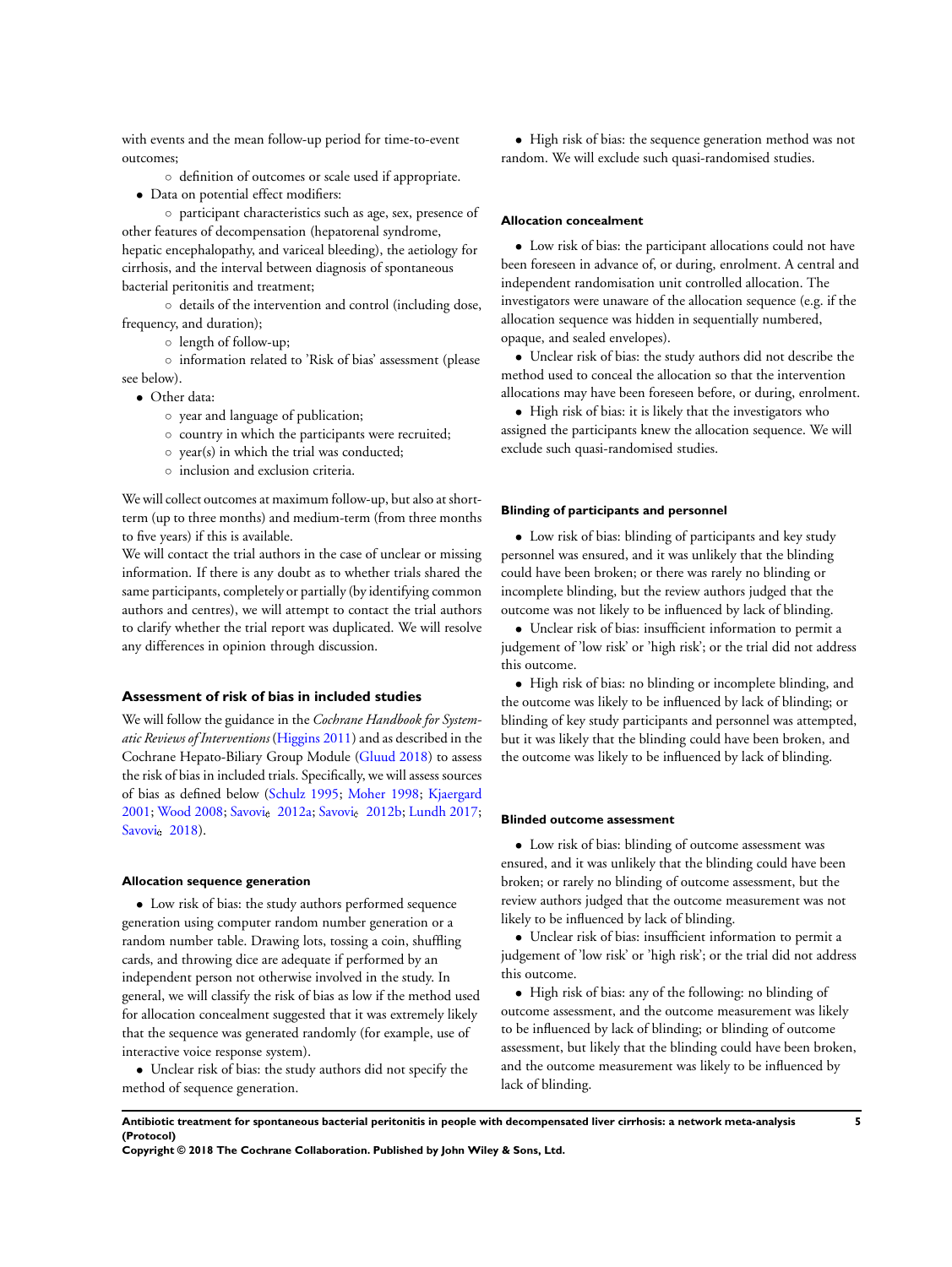#### **Incomplete outcome data**

• Low risk of bias: missing data were unlikely to make treatment effects depart from plausible values. The study used sufficient methods, such as multiple imputation, to handle missing data.

• Unclear risk of bias: there was insufficient information to assess whether missing data in combination with the method used to handle missing data were likely to induce bias on the results.

• High risk of bias: the results were likely to be biased due to missing data.

#### **Selective outcome reporting**

• Low risk of bias: the trial reported the following predefined outcomes: at least one of the outcomes related to the main reason for treatment of people with spontaneous bacterial peritonitis, namely, all-cause mortality or resolution of spontaneous bacterial peritonitis along with adverse events. If the original trial protocol was available, the outcomes should have been those called for in that protocol. If the trial protocol was obtained from a trial registry (e.g. ClinicalTrials.gov), the outcomes sought should have been those enumerated in the original protocol if the trial protocol was registered before or at the time that the trial was begun. If the trial protocol was registered after the trial was begun, those outcomes will not be considered to be reliable.

• Unclear risk of bias: not all predefined, or clinically relevant and reasonably expected, outcomes were reported fully; or it was unclear whether data on these outcomes were recorded or not.

• High risk of bias: one or more predefined or clinically relevant and reasonably expected outcomes were not reported, despite the fact that data on these outcomes should have been available and even recorded.

#### **For-profit bias**

• Low risk of bias: the trial appeared to be free of industry sponsorship or other type of for-profit support that could manipulate the trial design, conductance, or results of the trial (industry-sponsored trials overestimate the efficacy by about 25%) ([Lundh 2017](#page-11-0)).

• Unclear risk of bias: the trial may or may not have been free of for-profit bias, as no information on clinical trial support or sponsorship was provided.

• High risk of bias: the trial was sponsored by industry or received other type of for-profit support.

#### **Other bias**

• Low risk of bias: the trial appeared to be free of other components that could put it at risk of bias (e.g. inappropriate control or dose or administration of control, baseline differences, early stopping).

• Unclear risk of bias: the trial may or may not have been free of other components that could put it at risk of bias.

• High risk of bias: there were other factors in the trial that could put it at risk of bias (e.g. baseline differences, early stopping).

We will consider a trial to be at low risk of bias if we assess the trial to be at low risk of bias across all listed bias risk domains. Otherwise, we will consider trials to be at high risk of bias. At the outcome level, we will classify an outcome to be at low risk of bias if the allocation sequence generation, allocation concealment, blinding of participants, healthcare professionals, and outcome assessors, incomplete outcome data, and selective outcome reporting (at the outcome level) are at low risk of bias for objective and subjective outcomes ([Savovi](#page-11-0)c [2018](#page-11-0)).

### **Measures of treatment effect**

#### **Relative treatment effects**

For dichotomous variables (e.g. proportion of participants with serious adverse events or any adverse events), we will calculate the odds ratio (OR) with 95% credible interval (CrI) (or Bayesian confidence interval) [\(Severini 1993\)](#page-11-0). For continuous variables (e.g. health-related quality of life reported on the same scale), we will calculate the mean difference (MD) with 95% Crl. We will use standardised mean difference (SMD) values with 95% Crl for health-related quality of life if included trials use different scales. For count outcomes (e.g. number of serious adverse events or number of any adverse events), we will calculate the rate ratio (RaR) with 95% Crl. For time-to-event data (e.g. all-cause mortality at maximal follow-up), we will calculate hazard ratio (HR) with 95% Crl.

#### **Relative ranking**

We will estimate the ranking probabilities for all interventions of being at each possible rank for each intervention. We will obtain the surface under the cumulative ranking curve (SUCRA) (cumulative probability), rankogram, and and relative ranking table with CrI for the ranking probabilities ([Salanti 2011;](#page-11-0) [Chaimani 2013](#page-11-0)).

#### **Unit of analysis issues**

The unit of analysis is the participant undergoing treatment for spontaneous bacterial peritonitis according to the intervention group to which the participant was randomly assigned.

**Antibiotic treatment for spontaneous bacterial peritonitis in people with decompensated liver cirrhosis: a network meta-analysis 6 (Protocol)**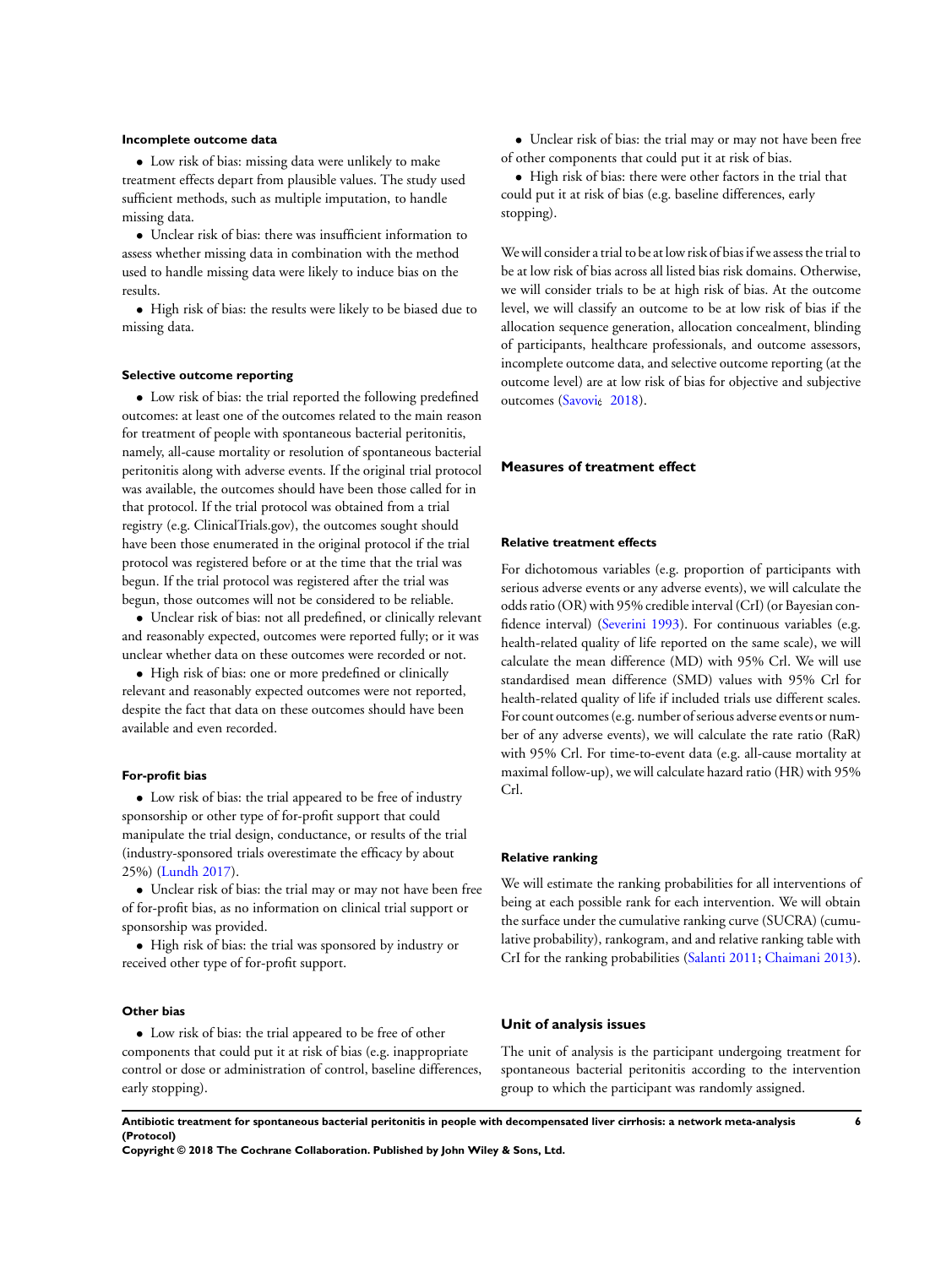### **Cluster-randomised clinical trials**

We will include cluster-randomised clinical trials, provided that the effect estimate adjusted for cluster correlation is available. If this is not available, we will include such trials if sufficient information is available to calculate the design effect, because this will allow us to take clustering into account. We will also assess additional domains of risk of bias for cluster-randomised trials according to guidance in the *Cochrane Handbook for Systematic Reviews of Interventions* ([Higgins 2011](#page-11-0)).

#### **Cross-over randomised clinical trials**

If we identify any cross-over randomised clinical trials, we will include the outcomes after the period of first intervention, because the included treatments can have residual effects.

### **Trials with multiple intervention groups**

We will collect data for all trial intervention groups that meet the inclusion criteria. The codes, we will use for analysis, will account for the correlation between the effect sizes from trials with more than two groups.

### **Dealing with missing data**

We will perform an intention-to-treat analysis whenever possible [\(Newell 1992](#page-11-0)); otherwise, we will use the data available to us. This may result in the use of 'per-protocol' analyses. Since these may be biased, particularly if the data is not missing at random (for example, treatment was withdrawn due to adverse events or duration of treatment was shortened because of lack of response and such participants were excluded from analysis), we will conduct bestworst case scenario analysis (assuming a good outcome in intervention group and bad outcome in control group) and worst-best case scenario analysis (assuming a bad outcome in intervention group and good outcome in control group) as sensitivity analyses whenever possible for dichotomous outcomes.

For continuous outcomes, we will impute the standard deviation from P values, according to guidance in the *Cochrane Handbook for Systematic Reviews of Interventions* ([Higgins 2011\)](#page-11-0). If the data are likely to be normally distributed, we will use the median for meta-analysis when the mean is not available. If it is not possible to calculate the standard deviation from the P value or the confidence intervals, we will impute the standard deviation using the largest standard deviation in other trials for that outcome. This form of imputation can decrease the weight of the study for calculation of mean differences and may bias the effect estimate to no effect for calculation of standardised mean differences [\(Higgins 2011\)](#page-11-0).

#### **Assessment of heterogeneity**

We will assess clinical and methodological heterogeneity by carefully examining the characteristics and design of included trials.

We will assess the presence of clinical heterogeneity by comparing effect estimates (please see [Subgroup analysis and investigation](#page-2-0) [of heterogeneity\)](#page-2-0) in trial reports of different drug dosages, presence of other features of decompensation (hepatorenal syndrome, hepatic encephalopathy, or variceal bleeding), different aetiologies for cirrhosis (for example, alcohol-related liver disease, viral liver diseases, autoimmune liver disease), and based on the cointerventions (for example, both groups receive albumin). Different study designs and risk of bias can contribute to methodological heterogeneity.

We will assess statistical heterogeneity by comparing the results of the fixed-effect model meta-analysis and the random-effects model meta-analysis, between-study standard deviation (tau<sup>2</sup>, and comparing this with values reported in study of the distribution of between-study heterogeneity) ([Turner 2012](#page-11-0)), and by calculating I <sup>2</sup> using [Stata/SE 14.2](#page-11-0). If we identify substantial clinical, methodological, or statistical heterogeneity, we will explore and address the heterogeneity in subgroup analysis (see '[Subgroup analysis and](#page-2-0) [investigation of heterogeneity'](#page-2-0)).

### **Assessment of transitivity across treatment comparisons**

We will assess the transitivity assumption by comparing the distribution of the potential effect modifiers (clinical: presence of other features of decompensation, i.e. hepatorenal syndrome, hepatic encephalopathy, or variceal bleeding; methodological: risk of bias, year of randomisation, duration of follow-up) across the different pairwise comparisons.

#### **Assessment of reporting biases**

For the network meta-analysis we will perform a comparison-adjusted funnel plot. If there is no meaningful way in which to rank these studies (i.e. there was no specific change in the risk of bias in the studies, sample size, or the control group used over time) we will judge the reporting bias by the completeness of the search [\(Chaimani 2012\)](#page-11-0).

### **Data synthesis**

#### **Methods for indirect and mixed comparisons**

We will conduct network meta-analyses to compare multiple interventions simultaneously for each of the primary and secondary outcomes. Network meta-analysis combines direct evidence within trials and indirect evidence across trials ([Mills 2012](#page-11-0)). We will obtain a network plot to ensure that the trials are connected by interventions using [Stata/SE 14.2](#page-11-0) [\(Chaimani 2013](#page-11-0)). We will exclude any trials that are not connected to the network

**Antibiotic treatment for spontaneous bacterial peritonitis in people with decompensated liver cirrhosis: a network meta-analysis 7 (Protocol)**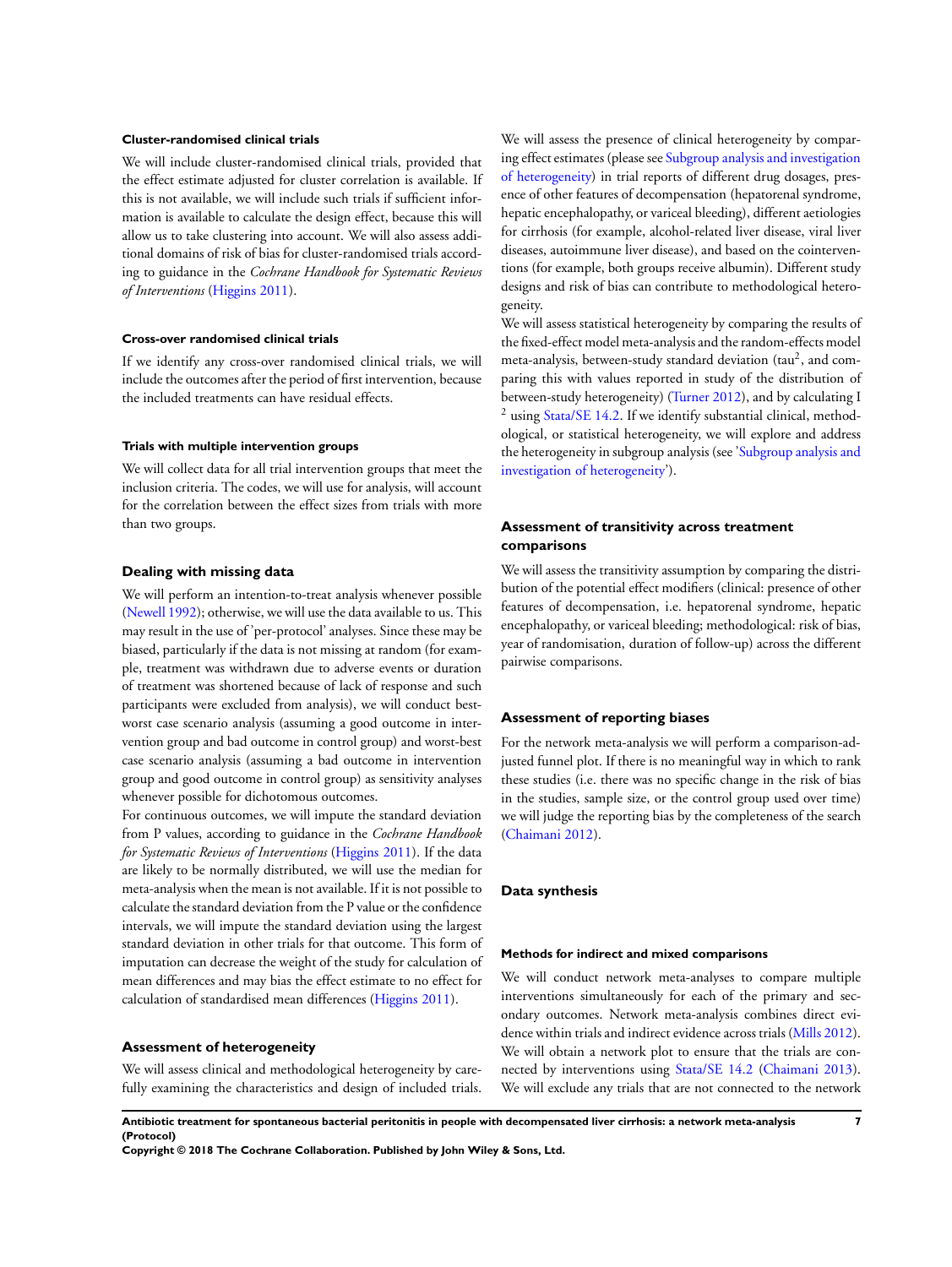from the network meta-analysis, and we will report only the direct pairwise meta-analysis for such comparisons. We will summarise the population and methodological characteristics of the trials included in the network meta-analysis in a table based on pairwise comparisons. We will conduct a Bayesian network metaanalysis using the Markov chain Monte Carlo method in Open-BUGS 3.2.3, according to guidance from the National Institute for Health and Care Excellence (NICE) Decision Support Unit (DSU) documents [\(Dias 2016\)](#page-11-0). We will model the treatment contrast (i.e. log odds ratio for binary outcomes, mean difference or standardised mean difference for continuous outcomes, log rate ratio for count outcomes, and log hazard ratio for time-to-event outcomes) for any two interventions ('functional parameters') as a function of comparisons between each individual intervention and the reference group ('basic parameters'), using appropriate likelihood functions and links ([Lu 2006](#page-11-0)). We will use binomial likelihood and logit link for binary outcomes, Poisson likelihood and log link for count outcomes, binomial likelihood and complementary log-log link (a semiparametric model which excludes censored individuals from the denominator of 'at risk' individuals at the point when they are censored), and normal likelihood and identity link for continuous outcomes. We will use 'cefotaxime' as the reference group. We will use a fixed-effect model and randomeffects model for the network meta-analysis. We will report both models for comparison with the reference group in a forest plot. For each pairwise comparison in a table, we will report the fixedeffect model if the two models report similar results; otherwise, we will report the more conservative model.

We will use a hierarchical Bayesian model using three different initial values, employing codes provided by the NICE DSU [\(Dias](#page-11-0) [2016](#page-11-0)). We will use a normal distribution with large variance (10,000) for treatment effect priors (vague or flat priors). For the random-effects model, we will use a prior distributed uniformly (limits: 0 to 5) for between-trial standard deviation but will assume the same between-trial standard deviation across treatment comparisons ([Dias 2016](#page-11-0)). We will use a 'burn-in' of 10,000 simulations, check for convergence (of effect estimates and betweenstudy heterogeneity) visually (i.e. to check whether the values in different chains mix very well by visualisation), and run the models for another 10,000 simulations to obtain effect estimates. If we do not obtain convergence, we will increase the number of simulations for the 'burn-in'. If we still do not obtain convergence, we will use alternate initial values and priors employing methods suggested by [van Valkenhoef 2012.](#page-11-0) We will estimate the probability that each intervention ranks at one of the possible positions using the NICE DSU codes ([Dias 2016\)](#page-11-0).

### **Assessment of inconsistency**

We will assess inconsistency (statistical evidence of the violation of transitivity assumption) by fitting both an inconsistency model and a consistency model. We will use inconsistency models em-

ployed in the NICE DSU manual, as we will use a common between-study standard deviation ([Dias 2014\)](#page-11-0). In addition, we will use design-by-treatment full interaction model and inconsistency factor (IF) plots to assess inconsistency ([Higgins 2012](#page-11-0); [Chaimani](#page-11-0) [2013](#page-11-0)). We will use [Stata/SE 14.2](#page-11-0) to create IF plots. In the presence of inconsistency, we will assess whether the inconsistency was due to clinical or methodological heterogeneity by performing separate analyses for each of the different subgroups mentioned in the ['Subgroup analysis and investigation of heterogeneity'](#page-2-0) section. If there is evidence of inconsistency, we will identify areas in the network where substantial inconsistency might be present in terms of clinical and methodological diversities between trials and, when appropriate, limit network meta-analysis to a more compatible subset of trials.

### **Direct comparison**

We will perform the direct comparisons using the same codes and the same technical details.

# **Calculation of required information size and Trial Sequential Analysis**

For calculation of the required information size, see [Appendix 2.](#page-16-0) We will perform Trial Sequential Analysis for direct comparisons to control the risk of random errors when at least two trials were included for the comparison of other interventions versus cefotaxime ('control') for the outcomes all-cause mortality at maximal follow-up and health-related quality of life, the two outcomes that determine whether the intervention should be given [\(Wetterslev](#page-11-0) [2008](#page-11-0); [Thorlund 2011](#page-11-0); [TSA 2011;](#page-11-0) [Wetterslev 2017](#page-11-0)). For all-cause mortality at maximal follow-up, we will use an alpha error according to the guidance of [Jakobsen 2014](#page-11-0) (i.e. 0.033), power of 90% (beta error of 10%) [\(Castellini 2017\)](#page-11-0), a relative risk reduction of 20%, the median control group proportion observed in the trials, and the heterogeneity observed in the meta-analysis using [Stata/SE 14.2](#page-11-0), employing methods suggested by [Miladinovic](#page-11-0) [2013](#page-11-0). For health-related quality of life, a continuous outcome, we will use an alpha error according to the guidance of [Jakobsen](#page-11-0) [2014](#page-11-0) (i.e. 0.033), power of 90% (beta error of 10%) [\(Castellini](#page-11-0) [2017](#page-11-0)), a standardised mean difference of 0.2, the median healthrelated quality of life in the control group in the trials, and the heterogeneity observed in the meta-analysis.

#### **Subgroup analysis and investigation of heterogeneity**

We plan to assess the differences in the effect estimates between the following subgroups, and investigate heterogeneity and inconsistency using meta-regression with the help of the codes provided in NICE DSU guidance, if we include a sufficient number of trials [\(Dias 2012a](#page-11-0)). We plan to use the following trial-level covariates for meta-regression.

**Antibiotic treatment for spontaneous bacterial peritonitis in people with decompensated liver cirrhosis: a network meta-analysis 8 (Protocol)**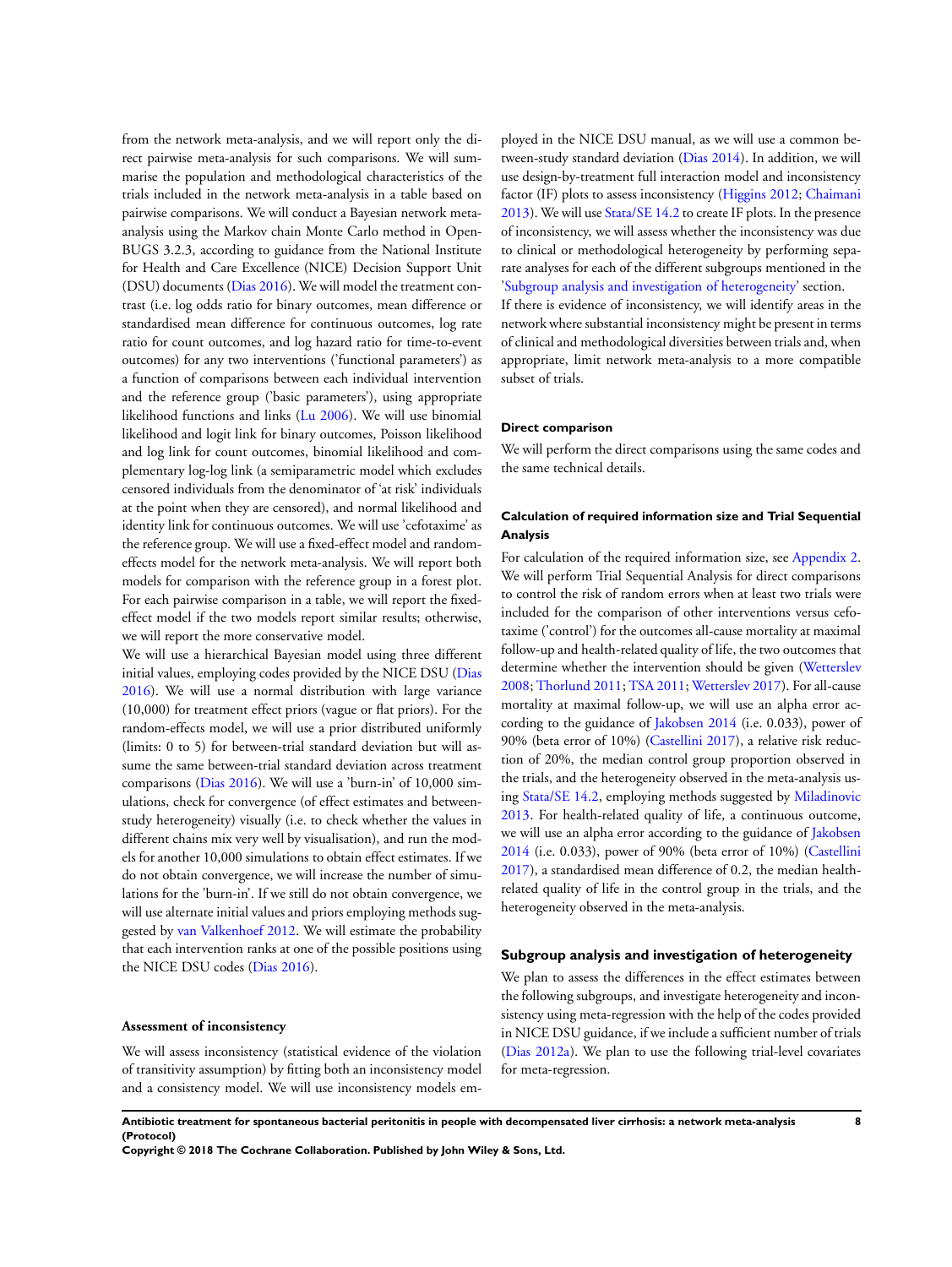• Trials at low risk of bias compared to trials at high risk of bias

• The presence of other features of decompensation (hepatorenal syndrome, hepatic encephalopathy, or variceal bleeding)

• The aetiology for cirrhosis (for example, alcohol-related liver disease, viral liver diseases, autoimmune liver disease)

• Community acquired or nosocomial spontaneous bacterial peritonitis

• The interval between the diagnosis of spontaneous bacterial peritonitis and the start of treatment

• Different types of cointerventions (for example, both groups receive albumin as cointervention)

• The period of follow-up (short-term: up to three months, medium term: more than three months to five years, long-term more than five years)

• The definition used by authors for serious adverse events and any adverse events ([ICH-GCP 1997](#page-11-0) versus other definitions)

We will calculate a single common interaction term when applicable [\(Dias 2012a](#page-11-0)). If the 95% Crl of the interaction term does not overlap zero, we will consider this statistically significant heterogeneity or inconsistency (depending upon the factor being used as covariate).

### **Sensitivity analysis**

If a trial reports only per-protocol analysis results, we plan to reanalyse the results using the best-worst case scenario and worstbest case scenario as sensitivity analyses whenever possible. We will also perform a sensitivity analysis excluding the trials in which mean or standard deviation, or both were imputed, and will use the median standard deviation in the trials to impute missing standard deviations.

### **Presentation of results**

We will follow the PRISMA-NMA statement while reporting [\(Hutton 2015\)](#page-11-0). We will present the effect estimates with 95% CrI for each pairwise comparison calculated from the direct comparisons and network meta-analysis. We will also present the cumulative probability of the treatment ranks (i.e. the probability that the intervention is within the top two, the probability that the intervention is within the top three, etc.) in graphs (SU-CRA) [\(Salanti 2011](#page-11-0)). We will also plot the probability that each intervention was best, second best, third best, etc. for each of the different outcomes (rankograms), which are generally considered more informative [\(Salanti 2011](#page-11-0); [Dias 2012b\)](#page-11-0). We will provide the CrI of the probabilities in the ranking probability tables. We will upload all the raw data and the codes used for analysis in [The European Organization for Nuclear Research](http://zenodo.org/) [open source database](http://zenodo.org/) (Zenodo) and provide a link within the review.

#### **Grading of evidence**

We will present 'Summary of findings' tables for all the primary and secondary outcomes (see [Primary outcomes](#page-2-0); [Secondary](#page-2-0) [outcomes](#page-2-0)). We will follow the approach suggested by Puhan and colleagues [\(Puhan 2014](#page-11-0)). First, we will calculate the direct and indirect effect estimates and 95% Crl using the node-splitting approach ([Dias 2010](#page-11-0)), that is calculating the direct estimate for each comparison by including only trials in which there was direct comparison of interventions and the indirect estimate for each comparison by excluding the trials in which there was direct comparison of interventions. Next, we will rate the quality of direct and indirect effect estimates using GRADE methodology which takes into account the risk of bias, inconsistency, directness of evidence, imprecision, and publication bias ([Guyatt 2011](#page-11-0)). We will then present the estimates of the network meta-analysis and rate the quality of network meta-analysis effect estimates as the best quality of evidence between the direct and indirect estimates ([Puhan](#page-11-0) [2014](#page-11-0)). In addition, we will present information on the absolute measures (i.e. proportion of people with the outcome in each intervention group based on the direct estimates, indirect estimates, and network meta-analysis estimates). We will also present information on the number of trials and participants according to the standard 'Summary of findings' table.

#### **Recommendations for future research**

We will also provide recommendations for future research regarding the population, intervention, control, outcomes, period of follow-up, and study design, based on the uncertainties that we identify from the existing research.

# **A C K N O W L E D G E M E N T S**

We acknowledge the help and support of the Cochrane Hepato-Biliary Group. The authors would also like to thank the people listed below who provided comments to improve the protocol.

Peer reviewers: Anastasios Koulaouzidis, UK; Rohit Sinha, UK

Contact Editor: Christian Gluud, Denmark

Sign-off Editor: Christian Gluud, Denmark

Cochrane Review Group funding acknowledgement: the Danish State is the largest single funder of The Cochrane Hepato-Biliary Group through its investment in The Copenhagen Trial Unit, Centre for Clinical Intervention Research, Rigshospitalet, Copenhagen University Hospital, Denmark.

This project was funded by the National Institute for Health Research Systematic Reviews Programme (project number 16/114/ 17).

**Antibiotic treatment for spontaneous bacterial peritonitis in people with decompensated liver cirrhosis: a network meta-analysis 9 (Protocol)**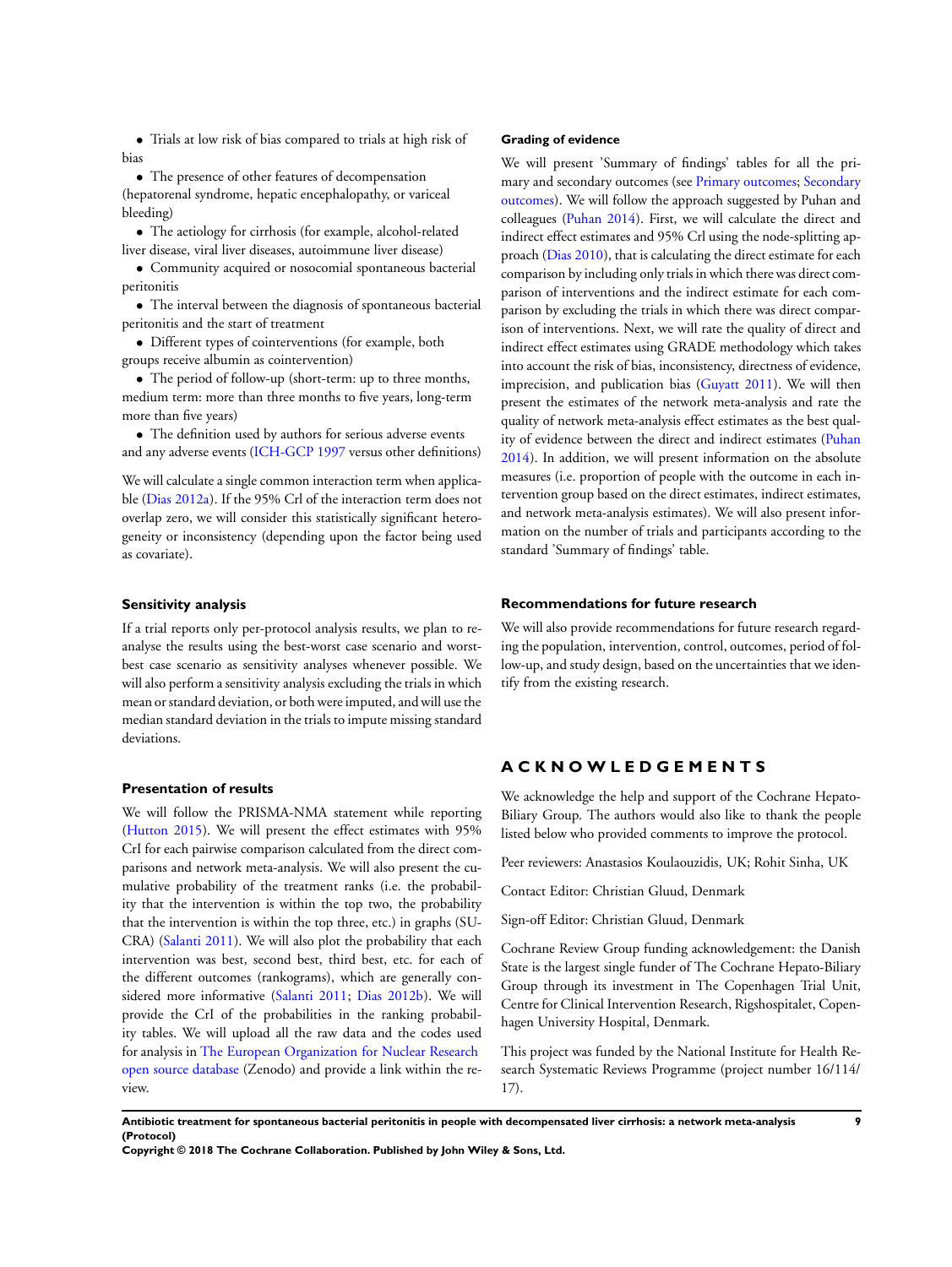### <span id="page-11-0"></span>**Department of Health disclaimer**

The views and opinions expressed therein are those of the authors and do not necessarily reflect those of the 16/114/17 Programme, NIHR, NHS or the Department of Health.

# **Danish State and The Copenhagen Trial Unit disclaimer**

The views and opinions expressed in this review are those of the authors and do not necessarily reflect those of the Danish State or The Copenhagen Trial Unit.

### **R E F E R E N C E S**

### **Additional references**

#### **Adam 2012**

Adam R, Karam V, Delvart V, O'Grady J, Mirza D, Klempnauer J, et al. Evolution of indications and results of liver transplantation in Europe. A report from the European Liver Transplant Registry (ELTR). *Journal of Hepatology* 2012;**57**(3):675–88.

#### **Aldred 2014**

Aldred KJ, Kerns RJ, Osheroff N. Mechanism of quinolone action and resistance. *Biochemistry* 2014;**53**(10):1565–74.

### **Bernardi 2010**

Bernardi M. Spontaneous bacterial peritonitis: From pathophysiology to prevention. *Internal and Emergency Medicine* 2010;**5**(Suppl 1):S37–44.

#### **Best 2018**

Best LMJ, Freeman S, Sutton AJ, Hawkins N, Tsochatzis E, Gurusamy KS. Treatment for hepatorenal syndrome in people with decompensated liver cirrhosis: a network metaanalysis. *Cochrane Database of Systematic Reviews* 2018, Issue 9. DOI: 10.1002/14651858.CD013103

#### **Cadranel 2013**

Cadranel JF, Nousbaum JB, Bessaguet C, Nahon P, Nguyen-Khac E, Moreau R, et al. Low incidence of spontaneous bacterial peritonitis in asymptomatic cirrhotic outpatients. *World Journal of Hepatology* 2013;**5**(3):104–8.

### **Castellini 2017**

Castellini G, Nielsen EE, Gluud C. Comment on: "Cell therapy for heart disease: Trial sequential analyses of two Cochrane reviews". Clinical Pharmacology and Therapeutics 2017; Vol. 102, issue 1:21–4.

#### **Castellote 2008**

Castellote J, Girbau A, Maisterra S, Charhi N, Ballester R, Xiol X. Spontaneous bacterial peritonitis and bacterascites prevalence in asymptomatic cirrhotic outpatients undergoing large-volume paracentesis. *Journal of Gastroenterology and Hepatology* 2008;**23**(2):256–9.

#### **Chaimani 2012**

Chaimani A, Salanti G. Using network meta-analysis to evaluate the existence of small-study effects in a network of interventions. *Research Synthesis Methods* 2012;**3**(2): 161–76.

#### **Chaimani 2013**

Chaimani A, Higgins JP, Mavridis D, Spyridonos P, Salanti G. Graphical tools for network meta-analysis in STATA. *PloS One* 2013;**8**(10):e76654.

### **Chavez-Tapia 2009**

Chavez-Tapia NC, Soares-Weiser K, Brezis M, Leibovici L. Antibiotics for spontaneous bacterial peritonitis in cirrhotic patients. *Cochrane Database of Systematic Reviews* 2009, Issue 1. DOI: 10.1002/14651858.CD002232.pub2

#### **D'Amico 2006**

D'Amico G, Garcia-Tsao G, Pagliaro L. Natural history and prognostic indicators of survival in cirrhosis: a systematic review of 118 studies. *Journal of Hepatology* 2006;**44**(1): 217–31.

#### **D'Amico 2014**

D'Amico G, Pasta L, Morabito A, D'Amico M, Caltagirone M, Malizia G, et al. Competing risks and prognostic stages of cirrhosis: a 25-year inception cohort study of 494 patients. *Alimentary Pharmacology & Therapeutics* 2014;**39** (10):1180–93.

#### **de Franchis 2015**

de Franchis R, Baveno VIF. Expanding consensus in portal hypertension: report of the Baveno VI consensus workshop: stratifying risk and individualizing care for portal hypertension. *Journal of Hepatology* 2015;**63**(3):743–52.

#### **Del Re 2013**

Del Re AC, Spielmans GI, Flückiger C, Wampold BE. Efficacy of new generation antidepressants: differences seem illusory. *PloS One* 2013;**8**(6):e63509.

### **Devani 2017**

Devani K, Charilaou P, Jaiswal P, Patil N, Radadiya D, Patel P, et al. Trends in hospitalization, acute kidney injury, and mortality in patients with spontaneous bacterial peritonitis.

**Antibiotic treatment for spontaneous bacterial peritonitis in people with decompensated liver cirrhosis: a network meta-analysis 10 (Protocol)**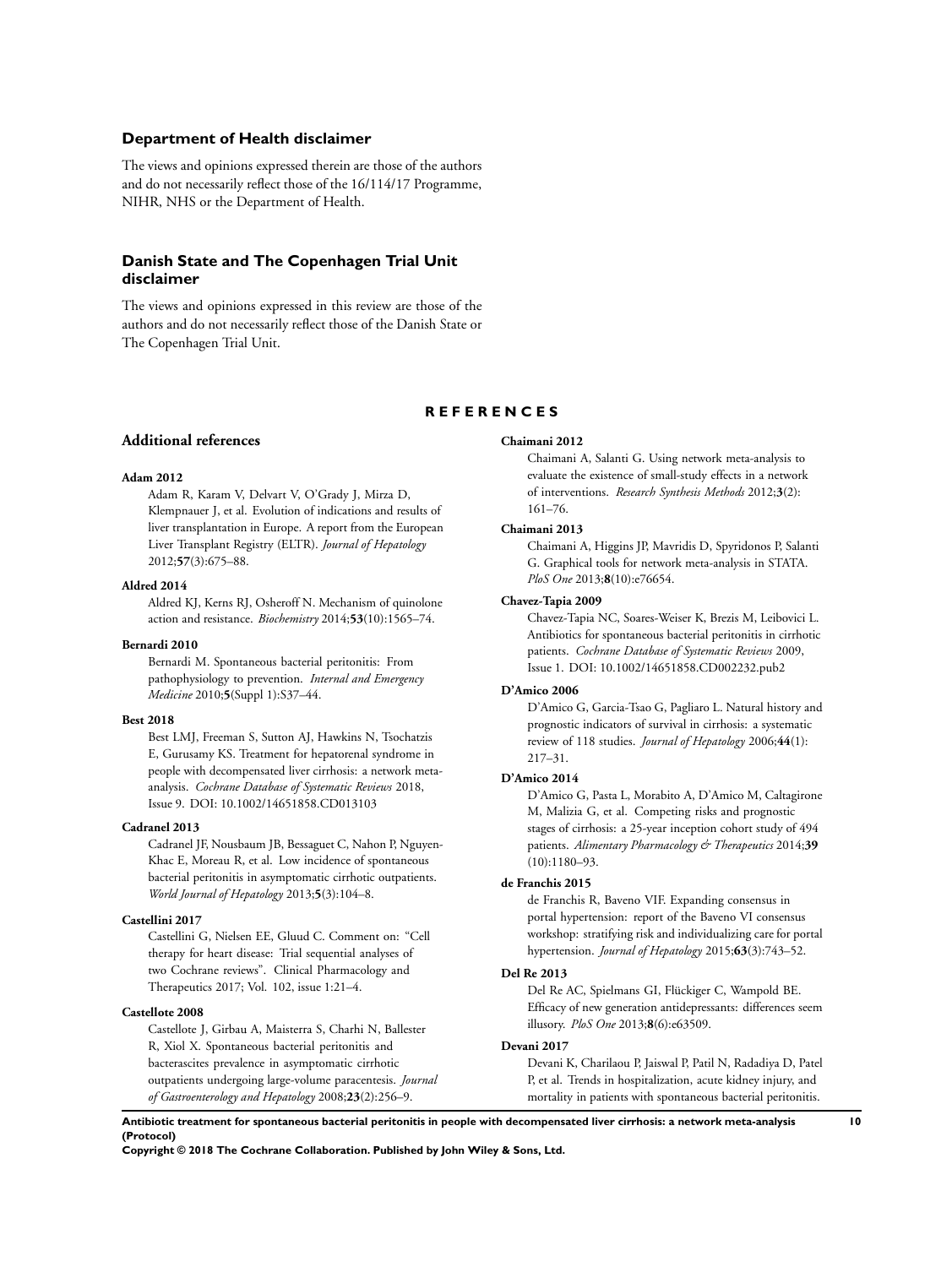Journal of Clinical Gastroenterology 2017 Dec 15 Epub ahead of print]. DOI: 10.1097/MCG.0000000000000973

#### **Dias 2010**

Dias S, Welton NJ, Caldwell DM, Ades AE. Checking consistency in mixed treatment comparison meta-analysis. *Statistics in Medicine* 2010;**29**(7-8):932–44.

### **Dias 2012a**

Dias S, Sutton AJ, Welton NJ, Ades AE. NICE DSU technical support document 3: heterogeneity: subgroups, meta-regression, bias and bias-adjustment, September 2011 (last updated April 2012). nicedsu.org.uk/wpcontent/uploads/2016/03/TSD3-Heterogeneity.finalreport.08.05.12.pdf (accessed 17 July 2018).

#### **Dias 2012b**

Dias S, Welton NJ, Sutton AJ, Ades AE. NICE DSU technical support document 1: introduction to evidence synthesis for decision making, April 2011 (last updated April 2012). scharr.dept.shef.ac.uk/nicedsu/wp-content/uploads/ sites/7/2016/03/TSD1-Introduction.final .08.05.12.pdf (accessed 17 July 2018).

#### **Dias 2014**

Dias S, Welton NJ, Sutton AJ, Caldwell DM, Lu G, Ades AE. NICE DSU technical support document 4: inconsistency in networks of evidence based on randomised controlled trials, May 2011 (last updated April 2014). nicedsu.org.uk/wp-content/uploads/2016/03/TSD4- Inconsistency.final .15April2014.pdf (accessed 17 July 2018).

#### **Dias 2016**

Dias S, Welton NJ, Sutton AJ, Ades AE. NICE DSU technical support document 2: a generalised linear modelling framework for pairwise and network meta-analysis of randomised controlled trials, August 2011 (last updated September 2016). www.ncbi.nlm.nih.gov/pubmedhealth/ PMH0088912/pdf/PubMedHealth PMH0088912.pdf (accessed 17 July 2018).

#### **EASL 2010**

European Association for the Study of the Liver. EASL clinical practice guidelines on the management of ascites, spontaneous bacterial peritonitis, and hepatorenal syndrome in cirrhosis. *Journal of Hepatology* 2010;**53**(3):397–417.

#### **EASL 2018**

European Association for the Study of the Liver. EASL Clinical Practice Guidelines for the management of patients with decompensated cirrhosis. Journal of Hepatology 2018 Apr 10 Epub ahead of print]. DOI: 10.1016/ j.jhep.2018.03.024

### **EuroQol 2018**

EuroQol. EQ-5D Instruments | About EQ-5D, 2018. euroqol.org/eq-5d-instruments/ (accessed 17 July 2018).

### **Fleming 2008**

Fleming KM, Aithal GP, Solaymani-Dodaran M, Card TR, West J. Incidence and prevalence of cirrhosis in the united kingdom, 1992-2001: a general population-based study. *Journal of Hepatology* 2008;**49**(5):732–8.

#### **Gluud 2018**

Gluud C, Nikolova D, Klingenberg SL. Cochrane Hepato-Biliary Group. About The Cochrane Collaboration (Cochrane Review Groups (CRGs)) 2018, Issue 3. Art. No.: LIVER.

#### **Gurusamy 2018**

Gurusamy K, Walmsley M, Davidson BR, Frier C, Fuller B, Madden A, et al. Top research priorities in liver and gallbladder disorders in the United Kingdom. Article under review.

### **Guyatt 2011**

Guyatt G, Oxman AD, Akl EA, Kunz R, Vist G, Brozek J, et al. GRADE guidelines: 1. Introduction-GRADE evidence profiles and summary of findings tables. *Journal of Clinical Epidemiology* 2011;**64**(4):383–94.

### **Higgins 2011**

Higgins JPT, Green S (editors). Cochrane Handbook for Systematic Reviews of Interventions Version 5.1.0 (updated March 2011). The Cochrane Collaboration, 2011. Available from handbook.cochrane.org.

### **Higgins 2012**

Higgins JPT, Jackson D, Barrett JK, Lu G, Ades AE, White IR. Consistency and inconsistency in network metaanalysis: concepts and models for multi-arm studies. *Research Synthesis Methods* 2012;**3**(2):98–110.

### **Hutton 2015**

Hutton B, Salanti G, Caldwell DM, Chaimani A, Schmid CH, Cameron C, et al. The PRISMA extension statement for reporting of systematic reviews incorporating network meta-analyses of health care interventions: checklist and explanations. *Annals of Internal Medicine* 2015;**162**(11): 777–84.

#### **ICH-GCP 1997**

International Conference on Harmonisation Expert Working Group. *International Conference on Harmonisation of Technical Requirements for Registration of Pharmaceuticals for Human Use. ICH Harmonised Tripartite Guideline. Guideline for Good Clinical Practice CFR & ICH Guidelines*. Vol. **1**, Philadelphia (PA): Barnett International/PAREXEL, 1997.

#### **Jakobsen 2014**

Jakobsen JC, Wetterslev J, Winkel P, Lange T, Gluud C. Thresholds for statistical and clinical significance in systematic reviews with meta-analytic methods. *BMC Medical Research Methodology* 2014;**14**(1):120.

#### **Khan 2009**

Khan J, Pikkarainen P, Karvonen AL, Makela T, Peraaho M, Pehkonen E, et al. Ascites: aetiology, mortality and the prevalence of spontaneous bacterial peritonitis. *Scandinavian Journal of Gastroenterology* 2009;**44**(8):970–4.

### **Kjaergard 2001**

Kjaergard LL, Villumsen J, Gluud C. Reported methodologic quality and discrepancies between large and small randomized trials in meta-analyses. *Annals of Internal Medicine* 2001;**135**(11):982–9.

**Antibiotic treatment for spontaneous bacterial peritonitis in people with decompensated liver cirrhosis: a network meta-analysis 11 (Protocol)**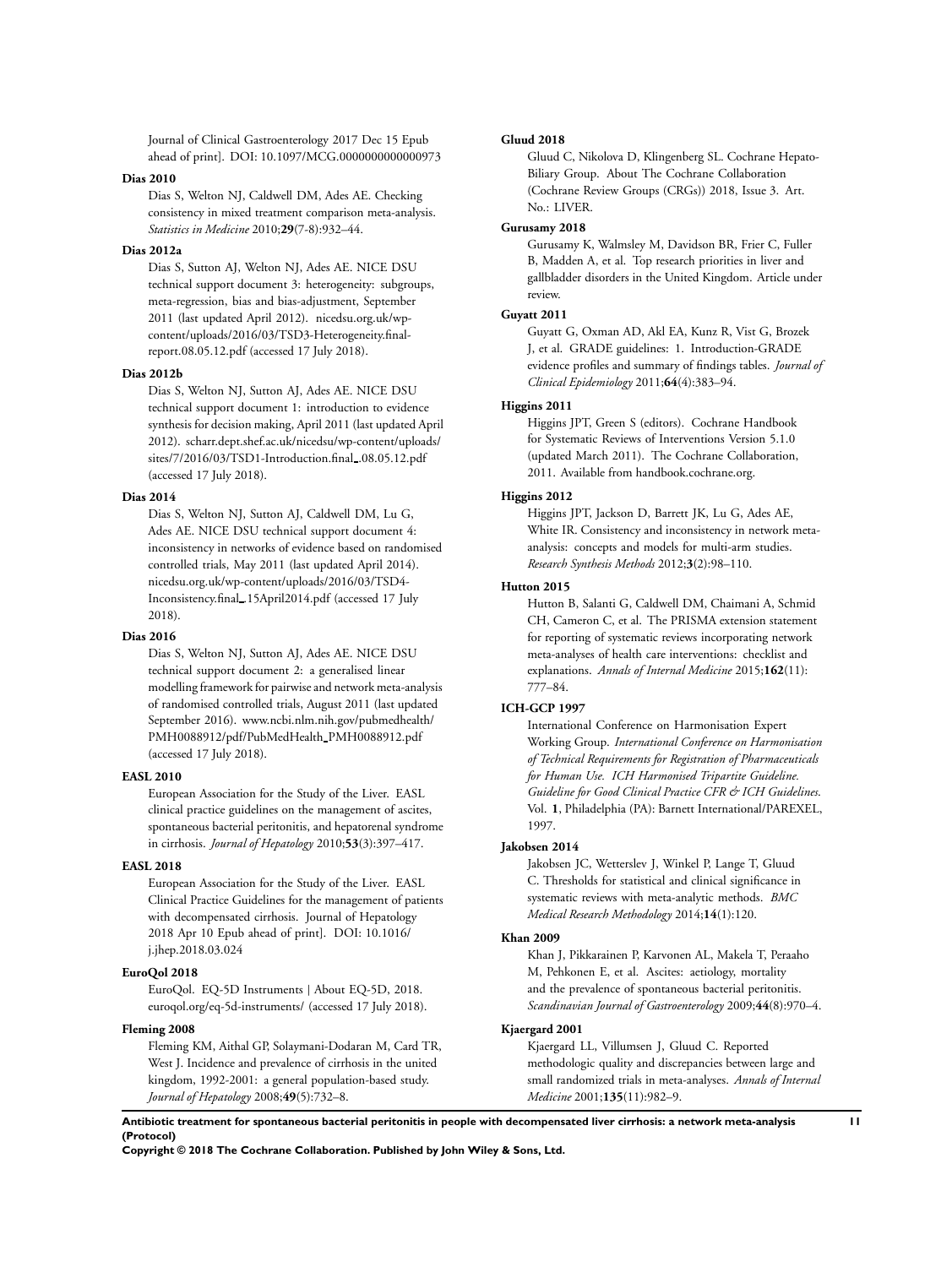#### **Lu 2006**

Lu G, Ades AE. Assessing evidence inconsistency in mixed treatment comparisons. *Journal of the American Statistical Association* 2006;**101**(474):447–59.

#### **Lundh 2017**

Lundh A, Sismondo S, Lexchin J, Busuioc OA, Bero L. Industry sponsorship and research outcome. *Cochrane Database of Systematic Reviews* 2017, Issue 2. DOI: 10.1002/14651858.MR000033.pub3

### **McPherson 2016**

McPherson S, Lucey MR, Moriarty KJ. Decompensated alcohol related liver disease: Acute management. *BMJ (Clinical Research Ed.)* 2016;**352**:i124.

#### **Merion 2010**

Merion RM. Current status and future of liver transplantation. *Seminars in Liver Disease* 2010;**30**(4):  $411 - 21$ 

#### **Miladinovic 2013**

Miladinovic J, Hozo I, Djulbegovic B. Trial sequential boundaries for cumulative meta-analyses. *Stata Journal* 2013;**13**(1):77–91.

### **Mills 2012**

Mills EJ, Ioannidis JP, Thorlund K, Schunemann HJ, Puhan MA, Guyatt GH. How to use an article reporting a multiple treatment comparison meta-analysis. *JAMA* 2012; **308**(12):1246–53.

#### **Moher 1998**

Moher D, Pham B, Jones A, Cook DJ, Jadad AR, Moher M, et al. Does quality of reports of randomised trials affect estimates of intervention efficacy reported in meta-analyses? . *Lancet* 1998;**352**(9128):609–13.

#### **Mokdad 2014**

Mokdad AA, Lopez AD, Shahraz S, Lozano R, Mokdad AH, Stanaway J, et al. Liver cirrhosis mortality in 187 countries between 1980 and 2010: a systematic analysis. *BMC Medicine* 2014;**12**:145.

#### **NCBI 2018a**

NCBI. Liver cirrhosis. www.ncbi.nlm.nih.gov/mesh/ 68008103 (accessed on 17 July 2018).

#### **NCBI 2018b**

National Center for Biotechnology Information. Ascites. www.ncbi.nlm.nih.gov/mesh/68001201 (accessed on 17 July 2018).

### **Newell 1992**

Newell DJ. Intention-to-treat analysis: implications for quantitative and qualitative research. *International Journal of Epidemiology* 1992;**21**(5):837–41.

#### **Nousbaum 2007**

Nousbaum JB, Cadranel JF, Nahon P, Khac EN, Moreau R, Thevenot T, et al. Diagnostic accuracy of the multistix 8 sg reagent strip in diagnosis of spontaneous bacterial peritonitis. *Hepatology (Baltimore, Md.)* 2007;**45**(5): 1275–81.

#### **Optum 2018**

Optum. Patient-reported Outcomes | What We Do | SF Health Surveys | SF-36v2 Health Survey, 2018. campaign.optum.com/optum-outcomes/what-we-do/ health-surveys/sf-36v2-health-survey.html (accessed on 14 April 2018).

#### **Puhan 2014**

Puhan MA, Schünemann HJ, Murad MH, Li T, Brignardello-Petersen R, Singh JA, et al. A GRADE Working Group approach for rating the quality of treatment effect estimates from network meta-analysis. *BMJ (Clinical Research Ed.)* 2014;**349**:g5630.

#### **Ratib 2015**

Ratib S, Fleming KM, Crooks CJ, Walker AJ, West J. Causes of death in people with liver cirrhosis in England compared with the general population: a population-based cohort study. *American Journal of Gastroenterology* 2015; **110**(8):1149–58.

#### **Read 1972**

Read AE. Clinical physiology of the liver. *British Journal of Anaesthesia* 1972;**44**(9):910–7.

### **Rimola 2000**

Rimola A, Garcia-Tsao G, Navasa M, Piddock LJ, Planas R, Bernard B, et al. Diagnosis, treatment and prophylaxis of spontaneous bacterial peritonitis: a consensus document. International Ascites Club. *Journal of Hepatology* 2000;**32**  $(1):142-53.$ 

#### **Royle 2003**

Royle P, Milne R. Literature searching for randomized controlled trials used in Cochrane reviews: rapid versus exhaustive searches. *International Journal of Technology Assessment in Health Care* 2003;**19**(4):591–603.

#### **Runyon 2013**

Runyon BA, Committee APG. Management of adult patients with ascites due to cirrhosis: an update. *Hepatology (Baltimore, Md.)* 2013;**57**(4):1651–3.

#### **Saab 2009**

Saab S, Hernandez JC, Chi AC, Tong MJ. Oral antibiotic prophylaxis reduces spontaneous bacterial peritonitis occurrence and improves short-term survival in cirrhosis: a meta-analysis. *American Journal of Gastroenterology* 2009; **104**(4):993–1001.

#### **Salanti 2011**

Salanti G, Ades AE, Ioannidis JP. Graphical methods and numerical summaries for presenting results from multipletreatment meta-analysis: an overview and tutorial. *Journal of Clinical Epidemiology* 2011;**64**(2):163–71.

### **Salanti 2012**

Salanti G. Indirect and mixed-treatment comparison, network, or multiple-treatments meta-analysis: many names, many benefits, many concerns for the next generation evidence synthesis tool. *Research Synthesis Methods* 2012;**3**(2):80–97.

**Antibiotic treatment for spontaneous bacterial peritonitis in people with decompensated liver cirrhosis: a network meta-analysis 12 (Protocol)**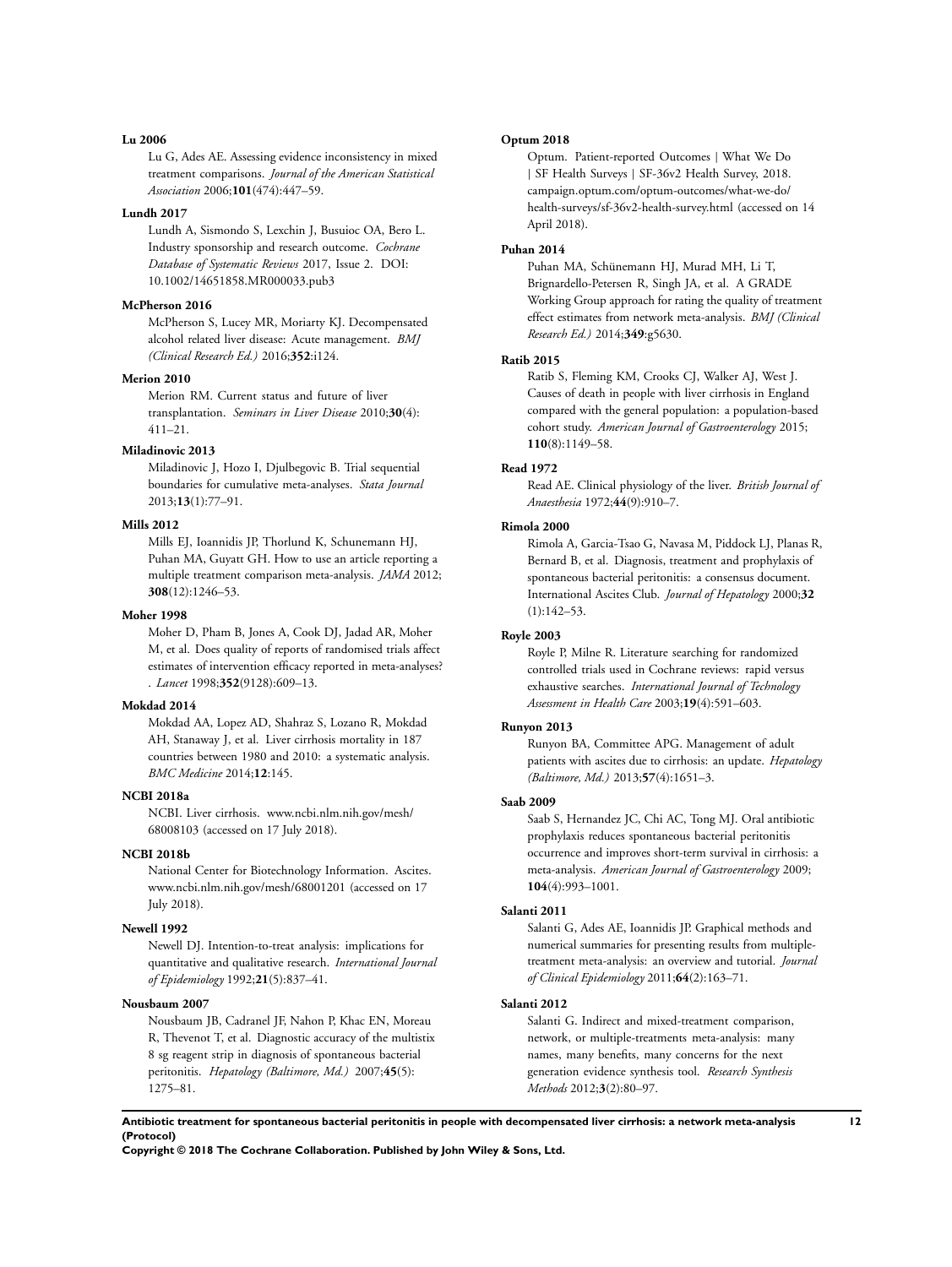#### Savović 2012a

Savovic J, Jones HE, Altman DG, Harris RJ, Jüni P, Pildal J, et al. Influence of reported study design characteristics on intervention effect estimates from randomized controlled trials: combined analysis of meta-epidemiological studies. *Health Technology Assessment* 2012;**16**(35):1–82.

#### **Savovi 2012b**

Savović J, Jones HE, Altman DG, Harris RJ, Jüni P, Pildal J, et al. Influence of reported study design characteristics on intervention effect estimates from randomized controlled trials. *Annals of Internal Medicine* 2012;**157**(6):429–38.

#### **Savovi 2018**

Savovic J, Turner RM, Mawdsley D, Jones HE, Beynon R, Higgins JPT, et al. Association between risk-of-bias assessments and results of randomized trials in Cochrane Reviews: The ROBES Meta-Epidemiologic Study. *American Journal of Epidemiology* 2018;**187**(5):1113–22.

### **Scaglione 2015**

Scaglione S, Kliethermes S, Cao G, Shoham D, Durazo R, Luke A, et al. The epidemiology of cirrhosis in the united states: a population-based study. *Journal of Clinical Gastroenterology* 2015;**49**(8):690–6.

#### **Schulz 1995**

Schulz KF, Chalmers I, Hayes RJ, Altman DG. Empirical evidence of bias. Dimensions of methodological quality associated with estimates of treatment effects in controlled trials. *JAMA* 1995;**273**(5):408–12.

#### **Setiawan 2016**

Setiawan VW, Stram DO, Porcel J, Lu SC, Le Marchand L, Noureddin M. Prevalence of chronic liver disease and cirrhosis by underlying cause in understudied ethnic groups: the multiethnic cohort. *Hepatology (Baltimore, Md.)* 2016; **64**(6):1969–77.

### **Severini 1993**

Severini Thomas A. Bayesian interval estimates which are also confidence intervals. *Journal of the Royal Statistical Society. Series B (Methodological)* 1993;**55**(2):533–40.

#### **Stata/SE 14.2 [Computer program]**

StataCorp LLC. Stata/SE. https://www.stata.com/. Version 14.2. Texas, USA: StataCorp LLC, 2015.

### **Tandon 2011**

Tandon P, Garcia-Tsao G. Renal dysfunction is the most important independent predictor of mortality in cirrhotic patients with spontaneous bacterial peritonitis. *Clinical Gastroenterology and Hepatology* 2011;**9**(3):260–5.

#### **Thorlund 2011**

Thorlund K, Engstrøm J, Wetterslev J, Brok J, Imberger G, Gluud C. User manual for Trial Sequential Analysis (TSA). ctu.dk/tsa/files/tsa manual.pdf 2011 (accessed 17 July 2018).

### **Thorlund 2012**

Thorlund K, Mills EJ. Sample size and power considerations in network meta-analysis. *Systematic Reviews* 2012;**1**:41.

### **TSA 2011 [Computer program]**

Copenhagen Trial Unit. TSA - Trial Sequential Analysis. Version 0.9.5.10 Beta. Copenhagen: Copenhagen Trial Unit, 2011.

#### **Tsochatzis 2014**

Tsochatzis EA, Bosch J, Burroughs AK. Liver cirrhosis. *Lancet* 2014;**383**(9930):1749–61.

#### **Tsochatzis 2017**

Tsochatzis EA, Gerbes AL. Diagnosis and treatment of ascites. *Journal of Hepatology* 2017;**67**(1):184–5.

### **Turner 2012**

Turner RM, Davey J, Clarke MJ, Thompson SG, Higgins JP. Predicting the extent of heterogeneity in meta-analysis, using empirical data from the Cochrane Database of Systematic Reviews. *International Journal of Epidemiology* 2012;**41**(3):818–27.

### **van Valkenhoef 2012**

van Valkenhoef G, Lu G, de Brock B, Hillege H, Ades AE, Welton NJ. Automating network meta-analysis. *Research Synthesis Methods* 2012;**3**(4):285–99.

#### **Wetterslev 2008**

Wetterslev J, Thorlund K, Brok J, Gluud C. Trial sequential analysis may establish when firm evidence is reached in cumulative meta-analysis. *Journal of Clinical Epidemiology* 2008;**61**(1):64–75.

### **Wetterslev 2017**

Wetterslev J, Jakobsen JC, Gluud C. Trial Sequential Analysis in systematic reviews with meta-analysis. *BMC Medical Research Methodology* 2017;**17**(1):39.

#### **Williams 2014**

Williams R, Aspinall R, Bellis M, Camps-Walsh G, Cramp M, Dhawan A, et al. Addressing liver disease in the UK: a blueprint for attaining excellence in health care and reducing premature mortality from lifestyle issues of excess consumption of alcohol, obesity, and viral hepatitis. *Lancet* 2014;**384**(9958):1953–97.

### **Wood 2008**

Wood L, Egger M, Gluud LL, Schulz KF, Juni P, Altman DG, et al. Empirical evidence of bias in treatment effect estimates in controlled trials with different interventions and outcomes: meta-epidemiological study. *BMJ (Clinical Research Ed.)* 2008;**336**(7644):601–5.

#### **Yocum 1980**

Yocum RR, Rasmussen JR, Strominger JL. The mechanism of action of penicillin. Penicillin acylates the active site of *Bacillus stearothermophilus* d-alanine carboxypeptidase. *Journal of Biological Chemistry* 1980;**255**(9):3977–86.

#### **Yotsuji 1988**

Yotsuji A, Mitsuyama J, Hori R, Yasuda T, Saikawa I, Inoue M, et al. Mechanism of action of cephalosporins and resistance caused by decreased affinity for penicillin-binding proteins in *Bacteroides fragilis*. *Antimicrobial Agents and Chemotherapy* 1988;**32**(12):1848–53.

∗ *Indicates the major publication for the study*

**Antibiotic treatment for spontaneous bacterial peritonitis in people with decompensated liver cirrhosis: a network meta-analysis 13 (Protocol)**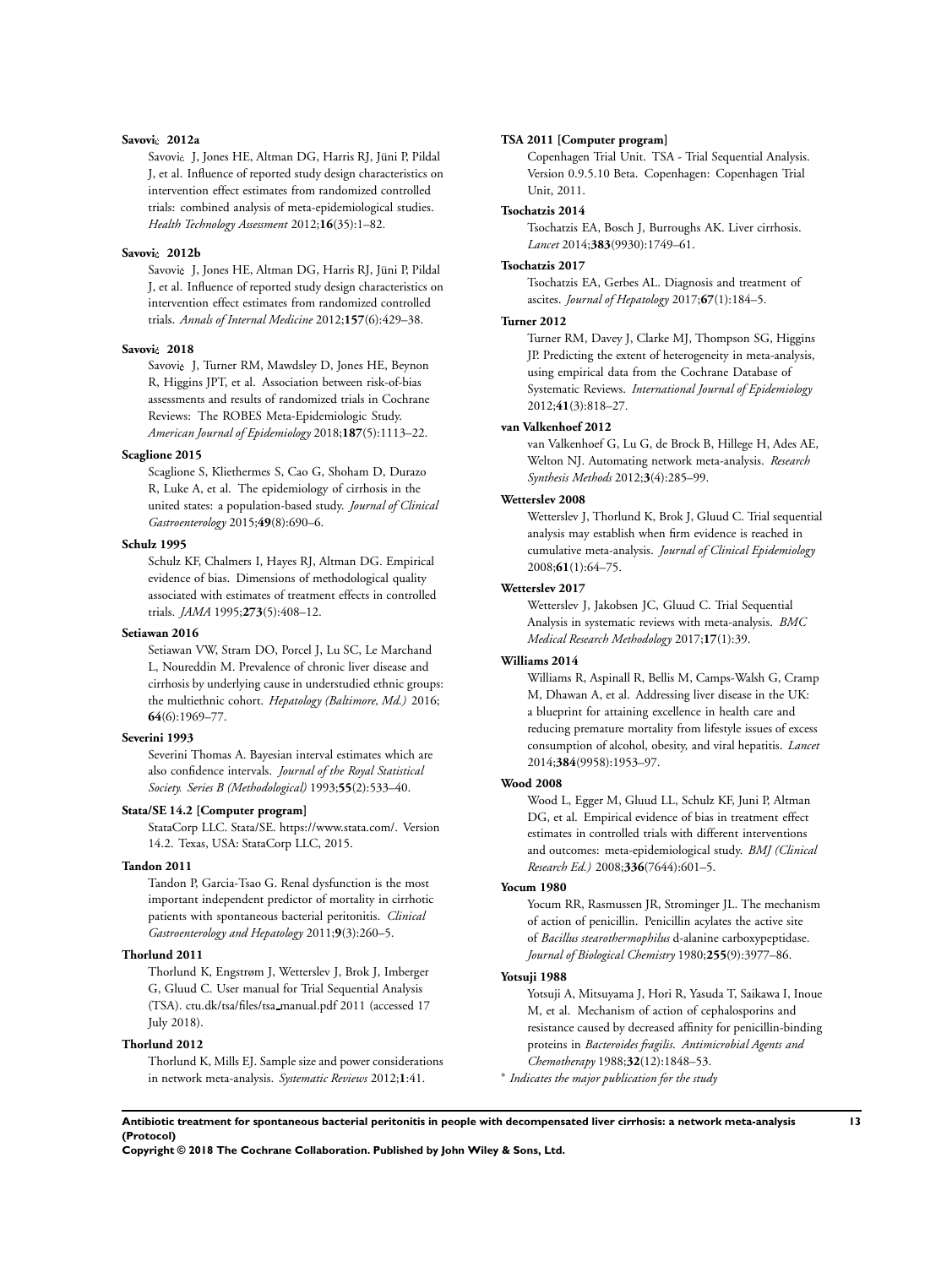# <span id="page-15-0"></span>**A P P E N D I C E S**

# **Appendix 1. Search strategies**

| Database                                                                                | Time span                      | Search strategy                                                                                                                                                                                                                                                                                                                                                                                                                                                                                                        |
|-----------------------------------------------------------------------------------------|--------------------------------|------------------------------------------------------------------------------------------------------------------------------------------------------------------------------------------------------------------------------------------------------------------------------------------------------------------------------------------------------------------------------------------------------------------------------------------------------------------------------------------------------------------------|
| Central Register of Controlled Trials Latest issue<br>(CENTRAL) in the Cochrane Library |                                | #1 (spontaneous near/3 bacterial near/3<br>peritonitis)<br>#2 MeSH descriptor: [Liver Cirrhosis] ex-<br>plode all trees<br>#3 ((hepatic or liver) and (fibrosis or cir-<br>rhosis or cirrhotic))<br>#4 #2 or #3<br>#5 #1 and #4                                                                                                                                                                                                                                                                                        |
| <b>MEDLINE</b> Ovid                                                                     | January 1947 to date of search | 1. (spontaneous adj3 bacterial adj3 peri-<br>tonitis).ti,ab.<br>2. exp Liver Cirrhosis/<br>3. ((hepatic or liver) and (fibrosis or cirrho-<br>sis or cirrhotic)).ti,ab<br>4. 2 or 3<br>5. 1 and 4<br>6. randomized controlled trial.pt.<br>7. controlled clinical trial.pt.<br>8. randomized.ab.<br>9. placebo.ab.<br>10. drug therapy.fs.<br>11. randomly.ab.<br>12. trial.ab.<br>13. groups.ab.<br>14.6 or 7 or 8 or 9 or 10 or 11 or 12 or 13<br>15. exp animals/ not humans.sh.<br>16.14 not 15<br>17.5 and 16     |
| Embase Ovid                                                                             | January 1974 to date of search | 1. exp bacterial peritonitis/<br>2. (spontaneous adj3 bacterial adj3 peri-<br>tonitis).ti,ab.<br>3.1 or 2<br>4. exp liver cirrhosis/<br>5. ((hepatic or liver) and (fibrosis or cirrho-<br>sis or cirrhotic)).ti,ab<br>6.4 or 5<br>7. 3 and 6<br>8. exp crossover-procedure/ or exp double-<br>blind procedure/ or exp randomized con-<br>trolled trial/ or single-blind procedure/<br>9. (((((random <sup>*</sup> or factorial <sup>*</sup> or crossover <sup>*</sup><br>or cross over* or cross-over* or placebo* or |

**Antibiotic treatment for spontaneous bacterial peritonitis in people with decompensated liver cirrhosis: a network meta-analysis 14 (Protocol)**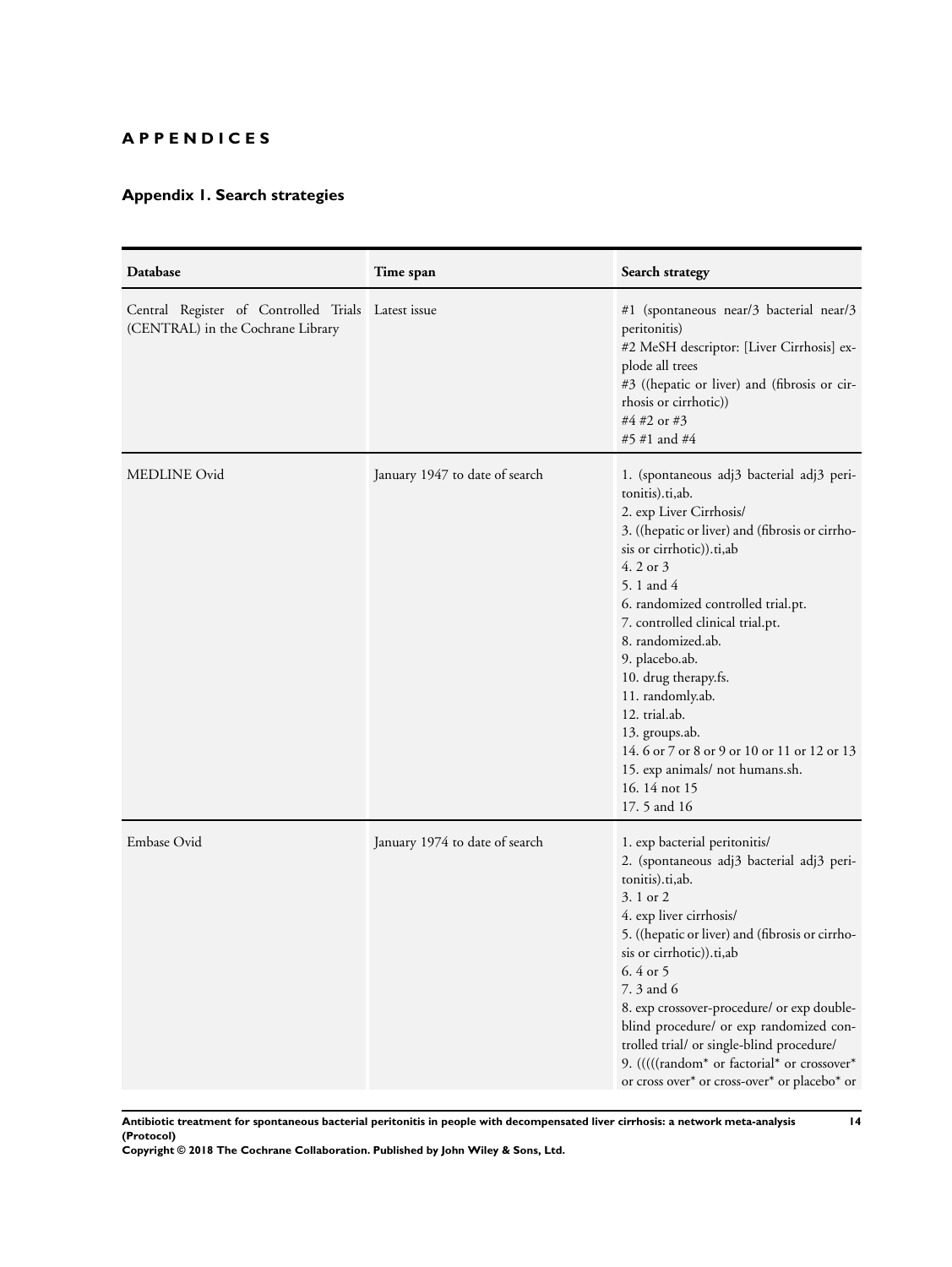### <span id="page-16-0"></span>(*Continued)*

|                                                                                                            |                                                                                                                                | double*) adj blind*) or single*) adj blind*)<br>or assign* or allocat* or volunteer*).af<br>10.8 or $9$<br>11.7 and 10                                                                                                                                                                                 |
|------------------------------------------------------------------------------------------------------------|--------------------------------------------------------------------------------------------------------------------------------|--------------------------------------------------------------------------------------------------------------------------------------------------------------------------------------------------------------------------------------------------------------------------------------------------------|
| Science Citation Index Expanded (Web of January 1945 to date of search<br>Science)                         |                                                                                                                                | #1 TS=(spontaneous near/3 bacterial near/<br>3 peritonitis)<br>$#2$ TS=((hepatic or liver) and (fibrosis or<br>cirrhosis or cirrhotic))<br>#3 TS=(random* OR rct* OR crossover<br>OR masked OR blind* OR placebo* OR<br>meta-analysis OR systematic review* OR<br>meta-analys*)<br>#4 #1 AND #2 AND #3 |
| Clinical Trials Registry Platform<br>$\left($<br>apps.who.int/trialsearch/Default.aspx)                    | World Health Organization International Date of search to be provided at the review spontaneous bacterial peritonitis<br>stage |                                                                                                                                                                                                                                                                                                        |
| ClinicalTrials.gov                                                                                         | stage                                                                                                                          | Date of search to be provided at the review cirrhosis   Interventional Studies   Sponta-<br>neous Bacterial Peritonitis   Phase 2, 3, 4                                                                                                                                                                |
| Medical<br>European<br>(www.ema.europa.eu/ema/) and US Food stage<br>and Drug Administration (www.fda.gov) | Agency Date of search to be provided at the review spontaneous bacterial peritonitis                                           |                                                                                                                                                                                                                                                                                                        |

### **Appendix 2. Sample size calculation**

The 30-day or in-hospital mortality in cirrhotic patients with spontaneous bacterial peritonitis is approximately 30% ([Tandon 2011](#page-11-0)). The required information size based on a control group proportion of 30%, a relative risk reduction of 20% in the experimental group, type I error of 5%, and type II error of 20% is 1716 participants. Network analyses are more prone to risk of random errors than direct comparisons [\(Del Re 2013\)](#page-11-0). Accordingly, a greater sample size is required in indirect comparisons than in direct comparisons [\(Thorlund 2012\)](#page-11-0). The power and precision in indirect comparisons depend upon various factors, such as the number of participants included for each comparison and the heterogeneity between the trials ([Thorlund 2012\)](#page-11-0). If there is no heterogeneity across the trials, the sample size in indirect comparisons would be equivalent to the sample size in direct comparisons. The effective indirect sample size can be calculated using the number of participants included in each direct comparison [\(Thorlund 2012\)](#page-11-0). For example, a sample size of 2500 participants in the direct comparison A versus C ( $n_{AC}$ ) and a sample size of 7500 participants in the direct comparison B versus C ( $n_{BC}$ ) results in an effective indirect sample size of 1876 participants. However, in the presence of heterogeneity within the comparisons, the required sample size is higher. In the above scenario, for an I<sup>2</sup> statistic for each of the comparisons A versus C (I<sub>AC</sub><sup>2</sup>) and B versus C (I<sub>BC</sub><sup>2</sup>) of 25%, the effective indirect sample size is 1407 participants. For an I<sup>2</sup> statistic for each of the comparisons A versus C and B versus C of 50%, the effective indirect sample size is 938 participants [\(Thorlund 2012\)](#page-11-0). If there are only three groups, and the sample size in the trials is more than the required information size, we will calculate the effective indirect sample size using the following generic formula ([Thorlund 2012](#page-11-0)):

 $(n_{AC} x (1 - I_{AC}^2)) x (n_{BC} x (1 - I_{BC}^2)) / (n_{AC} x (1 - I_{AC}^2)) + (n_{BC} x (1 - I_{BC}^2)).$ 

Currently, there is no method to calculate the effective indirect sample size for a network analysis involving more than three intervention groups.